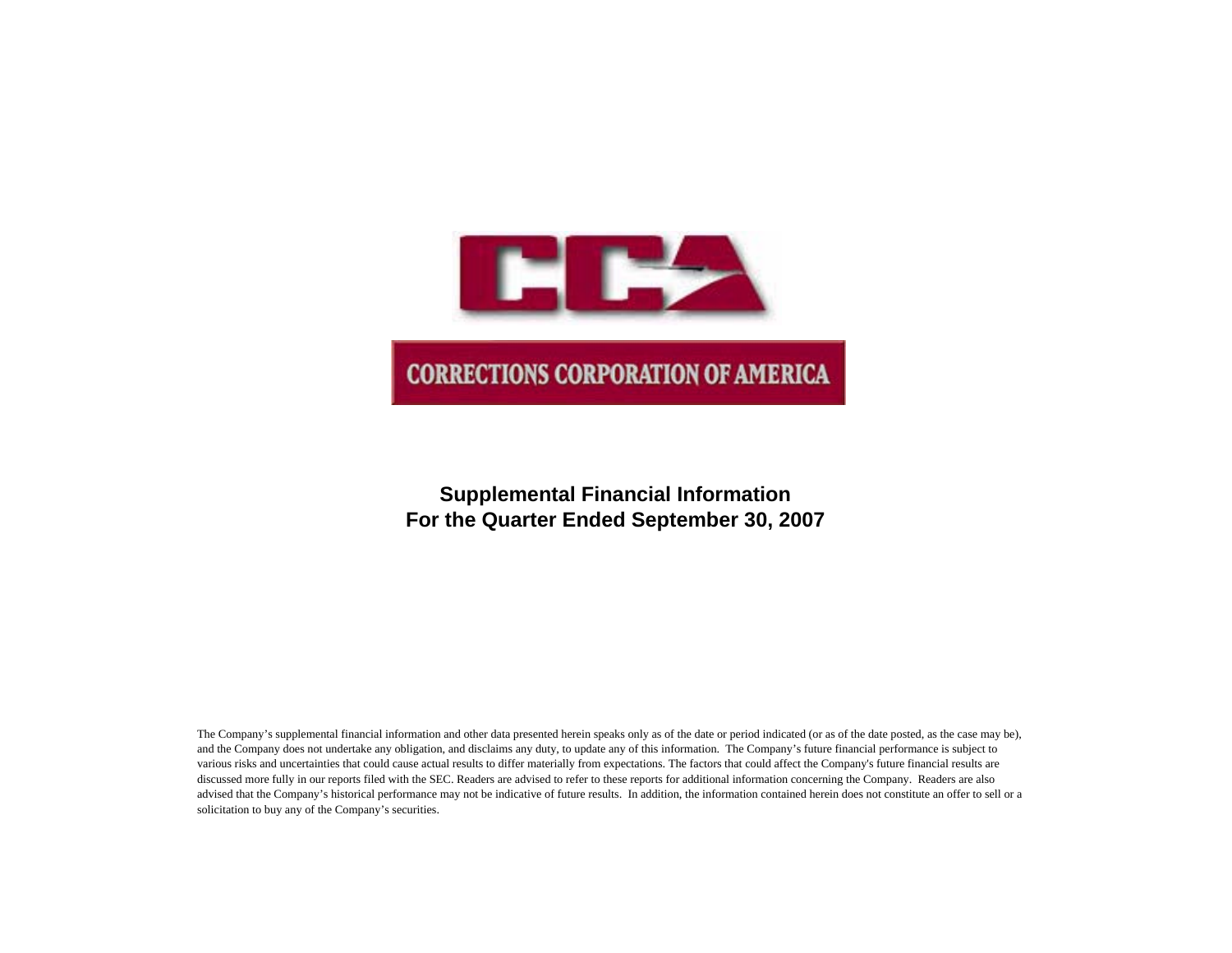# **CORRECTIONS CORPORATION OF AMERICA**

**Supplemental Financial Information For the Quarter Ended September 30, 2007**

## **TABLE OF CONTENTS**

| Consolidated Statements of Operations <b>CONSUMER 2</b>                                                        |  |
|----------------------------------------------------------------------------------------------------------------|--|
| Reconciliation of Basic to Diluted Earnings Per Share 4                                                        |  |
| Calculation of Adjusted Diluted Earnings Per Share 2008 2014 12:00 12:00 12:00 12:00 12:00 12:00 12:00 12:00 1 |  |
|                                                                                                                |  |
| Analysis of Outstanding Debt <sup>2</sup> 9                                                                    |  |
|                                                                                                                |  |
| Facility Portfolio                                                                                             |  |
| Diversification of Revenue 17                                                                                  |  |
| Research Coverage / Credit Ratings <b>COVER 18</b>                                                             |  |

John D. Ferguson, President and CEO Todd J Mullenger, Chief Financial Officer 10 Burton Hills Boulevard Nashville, TN 37215 Tel.: (615) 263-3000 Fax: (615) 263-3010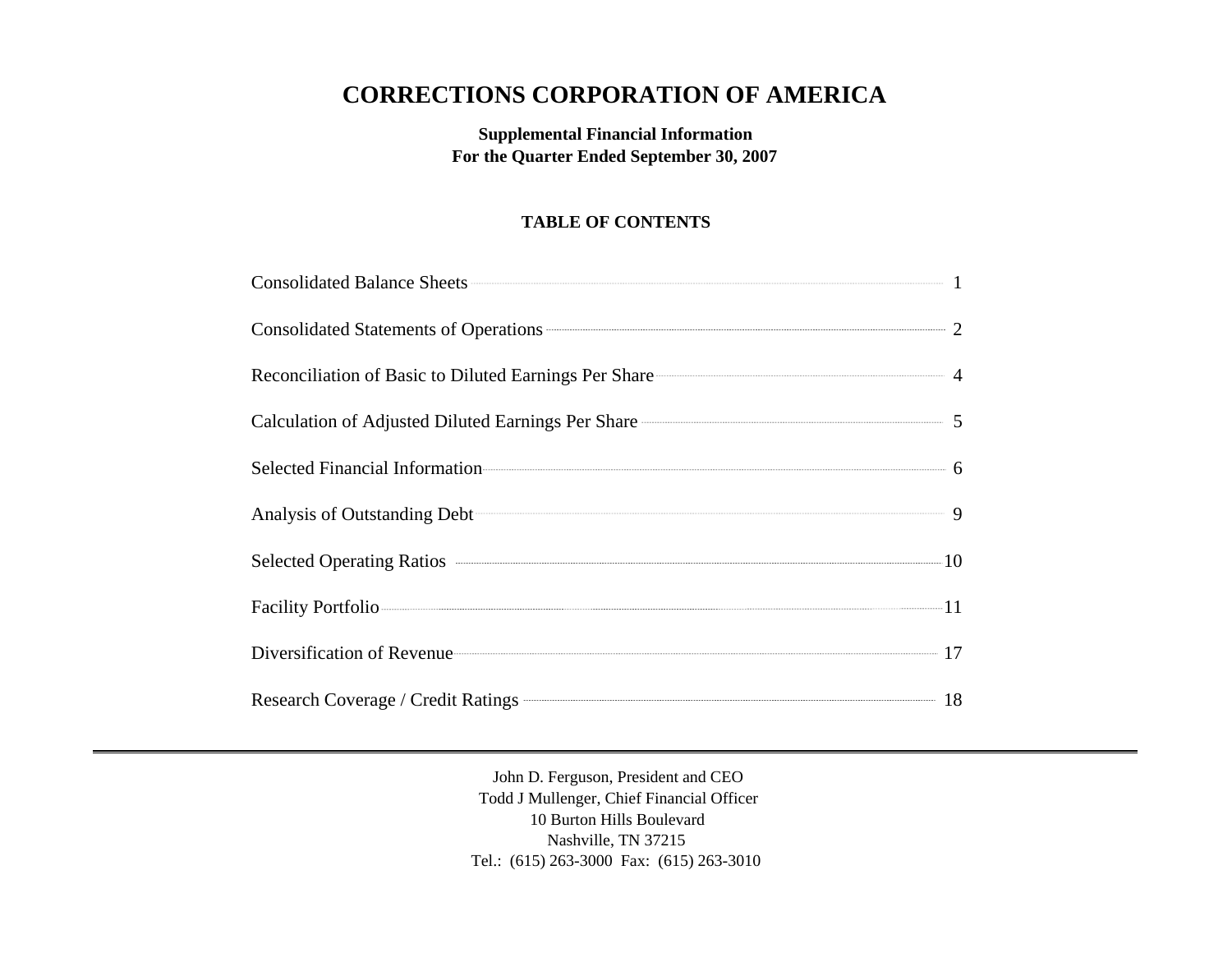### **CONSOLIDATED BALANCE SHEETS**

| <b>ASSETS</b>                               | September 30,<br>2007      | <b>June 30,</b><br>2007 | March 31,<br>2007       | December 31,<br>2006              | September 30,<br>2006          |  |  |
|---------------------------------------------|----------------------------|-------------------------|-------------------------|-----------------------------------|--------------------------------|--|--|
| Cash and cash equivalents                   | $\mathsf{\$}$<br>89,443    | $\mathcal{S}$<br>81,070 | $\mathbb{S}$<br>58,767  | $\overline{\mathbf{s}}$<br>29,121 | $\sqrt{\frac{2}{5}}$<br>58,066 |  |  |
| Investments                                 | 76,035                     | 84,766                  | 83,922                  | 82,830                            | 71,728                         |  |  |
| Accounts receivable, net of allowance       | 216,397                    | 213,152                 | 224,794                 | 238,256                           | 211,185                        |  |  |
| Deferred tax assets                         | 11,573                     | 8,970                   | 12,288                  | 11,655                            | 18,198                         |  |  |
| Prepaid expenses and other current assets   | 17,538                     | 30,769                  | 12,808                  | 17,554                            | 19,965                         |  |  |
| Total current assets                        | 410,986                    | 418,727                 | 392,579                 | 379,416                           | 379,142                        |  |  |
| Property and equipment, net                 | 1,974,629                  | 1,883,329               | 1,830,776               | 1,805,098                         | 1,772,634                      |  |  |
| Restricted cash                             | 6,430                      | 6,346                   | 11,973                  | 11,826                            | 11,676                         |  |  |
| Investment in direct financing lease        | 14,755                     | 15,000                  | 15,237                  | 15,467                            | 15,691                         |  |  |
| Goodwill                                    | 15,246                     | 15,246                  | 15,246                  | 15,246                            | 15,246                         |  |  |
| Other assets                                | 22,567                     | 23,201                  | 23,146                  | 23,807                            | 24,755                         |  |  |
| Total assets                                | 2,444,613<br><sup>\$</sup> | 2,361,849<br>-S         | 2,288,957<br>\$         | 2,250,860                         | 2,219,144<br>\$                |  |  |
| <b>LIABILITIES AND STOCKHOLDERS' EQUITY</b> |                            |                         |                         |                                   |                                |  |  |
| Accounts payable and accrued expenses       | \$<br>216,344              | 176,809<br>\$           | $\mathbb{S}$<br>148,406 | \$<br>161,282                     | \$<br>166,239                  |  |  |
| Income taxes payable                        | 3,500                      | 630                     | 5,976                   | 2,810                             | 2,660                          |  |  |
| Current portion of long-term debt           | 290                        | 290                     | 290                     | 290                               | 296                            |  |  |
| Total current liabilities                   | 220,134                    | 177,729                 | 154,672                 | 164,382                           | 169,195                        |  |  |
| Long-term debt, net of current portion      | 975,750                    | 975,823                 | 975,895                 | 975,968                           | 976,040                        |  |  |
| Deferred tax liabilities                    | 29,466                     | 29,131                  | 29,451                  | 23,755                            | 27,203                         |  |  |
| Other liabilities                           | 40,596                     | 41,422                  | 41,535                  | 37,074                            | 38,357                         |  |  |
| <b>Total liabilities</b>                    | 1,265,946                  | 1,224,105               | 1,201,553               | 1,201,179                         | 1,210,795                      |  |  |
| Commitments and contingencies               |                            |                         |                         |                                   |                                |  |  |
| Common stock - \$0.01 par value             | 1,241                      | 1,237                   | 1,228                   | 1,221                             | 1,214                          |  |  |
| Additional paid-in capital                  | 1,560,378                  | 1,552,714               | 1,534,985               | 1,527,608                         | 1,518,435                      |  |  |
| Retained deficit                            | (382,952)                  | (416, 207)              | (448, 809)              | (479, 148)                        | (511, 300)                     |  |  |
| Total stockholders' equity                  | 1,178,667                  | 1,137,744               | 1,087,404               | 1,049,681                         | 1,008,349                      |  |  |
| Total liabilities and stockholders' equity  | 2,444,613<br>\$            | 2,361,849<br>\$         | 2,288,957<br>\$         | 2,250,860<br>\$                   | 2,219,144<br>\$                |  |  |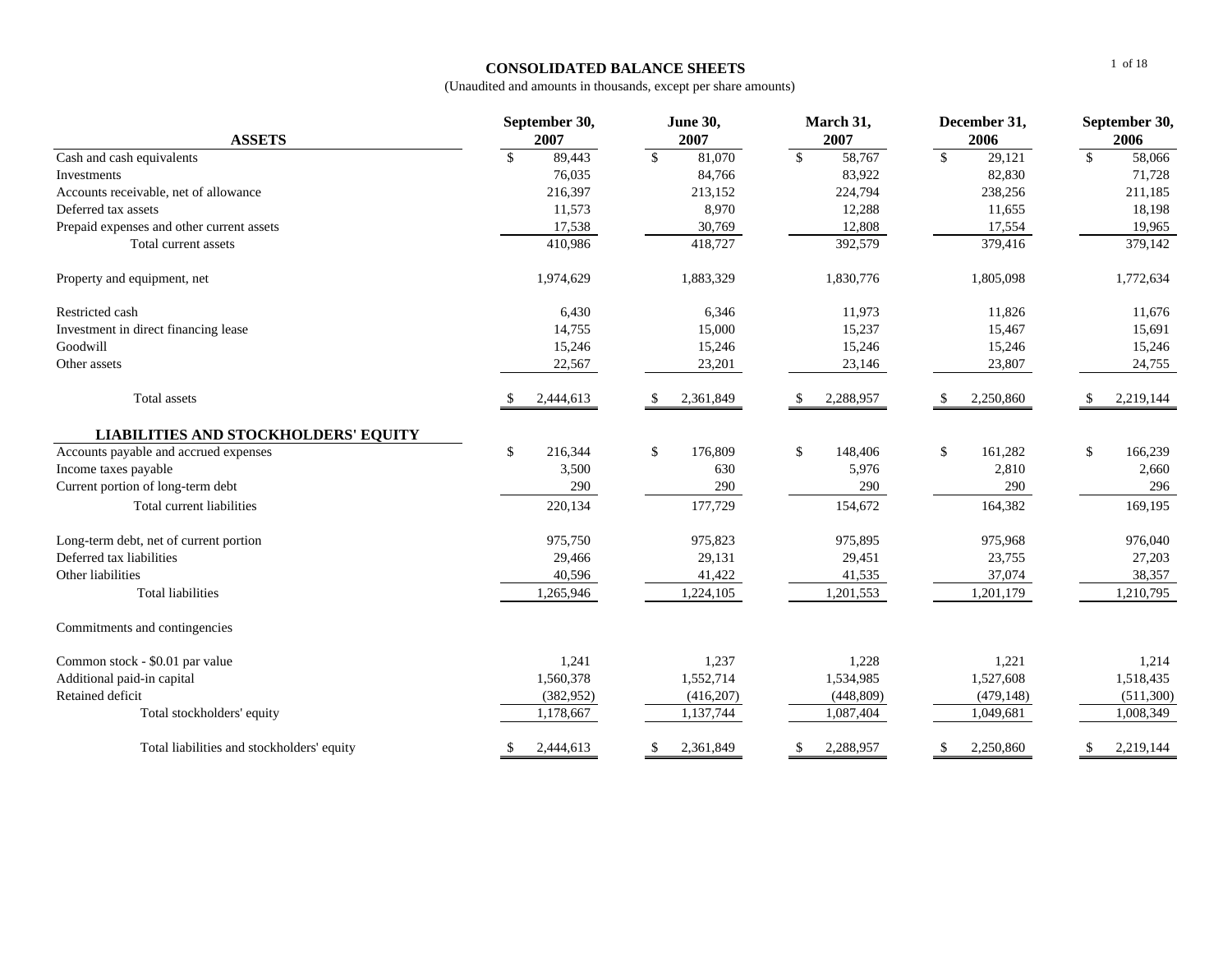#### **CONSOLIDATED STATEMENTS OF OPERATIONS**

|                                                                             |              | For the Three Months Ended | September 30, |           | For the Nine Months Ended<br>September 30, |           |              |           |  |
|-----------------------------------------------------------------------------|--------------|----------------------------|---------------|-----------|--------------------------------------------|-----------|--------------|-----------|--|
|                                                                             |              | 2007                       |               | 2006      |                                            | 2007      |              | 2006      |  |
| <b>REVENUE:</b>                                                             |              |                            |               |           |                                            |           |              |           |  |
| Management:                                                                 |              |                            |               |           |                                            |           |              |           |  |
| Federal                                                                     | \$           | 151,407                    | \$            | 133,667   | \$                                         | 443,647   | \$           | 386,491   |  |
| State                                                                       |              | 185,207                    |               | 164,698   |                                            | 525,602   |              | 476,523   |  |
| Local                                                                       |              | 23,069                     |               | 20,884    |                                            | 65,807    |              | 60,409    |  |
| Other                                                                       |              | 14,690                     |               | 13,029    |                                            | 43,264    |              | 39,180    |  |
| Total management revenue                                                    |              | 374,373                    |               | 332,278   |                                            | 1,078,320 |              | 962,603   |  |
| Transportation                                                              |              | 4,118                      |               | 4,555     |                                            | 11,108    |              | 11,593    |  |
| Rental                                                                      |              | 1,187                      |               | 1,061     |                                            | 3,375     |              | 3,146     |  |
| Other                                                                       |              | 242                        |               | 41        |                                            | 802       |              | 113       |  |
|                                                                             |              | 379,920                    |               | 337,935   |                                            | 1,093,605 |              | 977,455   |  |
| <b>EXPENSES:</b>                                                            |              |                            |               |           |                                            |           |              |           |  |
| Operating:                                                                  |              |                            |               |           |                                            |           |              |           |  |
| Facility fixed                                                              |              | 199,720                    |               | 179,737   |                                            | 568,623   |              | 522,913   |  |
| Facility variable                                                           |              | 67,900                     |               | 62,296    |                                            | 196,492   |              | 180,707   |  |
| Transportation                                                              |              | 7,278                      |               | 5,246     |                                            | 17,586    |              | 15,008    |  |
| Other                                                                       |              | 48                         |               | 449       |                                            | 614       |              | 1,185     |  |
| Total operating expenses                                                    |              | 274,946                    |               | 247,728   |                                            | 783,315   |              | 719,813   |  |
| General and administrative                                                  |              | 18,362                     |               | 16,379    |                                            | 54,497    |              | 46,717    |  |
| Depreciation and amortization                                               |              | 20,074                     |               | 17,411    |                                            | 57,272    |              | 49,387    |  |
|                                                                             |              | 313,382                    |               | 281,518   |                                            | 895,084   |              | 815,917   |  |
| <b>OPERATING INCOME</b>                                                     |              | 66,538                     |               | 56,417    |                                            | 198,521   |              | 161,538   |  |
| <b>OTHER (INCOME) EXPENSE:</b>                                              |              |                            |               |           |                                            |           |              |           |  |
| Interest expense, net                                                       |              | 13,249                     |               | 14,825    |                                            | 40,838    |              | 44,503    |  |
| Expenses associated with debt refinancing and recapitalization transactions |              |                            |               |           |                                            |           |              | 982       |  |
| Other (income) expenses                                                     |              | (200)                      |               | (299)     |                                            | (281)     |              | (413)     |  |
|                                                                             |              | 13,049                     |               | 14,526    |                                            | 40,557    |              | 45,072    |  |
|                                                                             |              |                            |               |           |                                            |           |              |           |  |
| INCOME FROM CONTINUING OPERATIONS BEFORE INCOME TAXES                       |              | 53,489                     |               | 41,891    |                                            | 157,964   |              | 116,466   |  |
| Income tax expense                                                          |              | (20, 234)                  |               | (15, 643) |                                            | (59, 537) |              | (43, 196) |  |
| <b>INCOME FROM CONTINUING OPERATIONS</b>                                    |              | 33,255                     |               | 26,248    |                                            | 98,427    |              | 73,270    |  |
| Loss from discontinued operations, net of taxes                             |              | $\blacksquare$             |               | (118)     |                                            |           |              | (183)     |  |
| <b>NET INCOME</b>                                                           |              | 33,255                     | \$            | 26,130    | -S                                         | 98,427    | S.           | 73,087    |  |
| <b>BASIC EARNINGS PER SHARE</b>                                             |              | 0.27                       | \$            | 0.22      | <sup>\$</sup>                              | 0.81      | S            | 0.61      |  |
|                                                                             |              |                            |               |           |                                            |           |              |           |  |
| <b>DILUTED EARNINGS PER SHARE</b>                                           | $\mathbb{S}$ | 0.26                       | \$            | 0.21      | $\mathbb{S}$                               | 0.79      | $\mathbb{S}$ | 0.60      |  |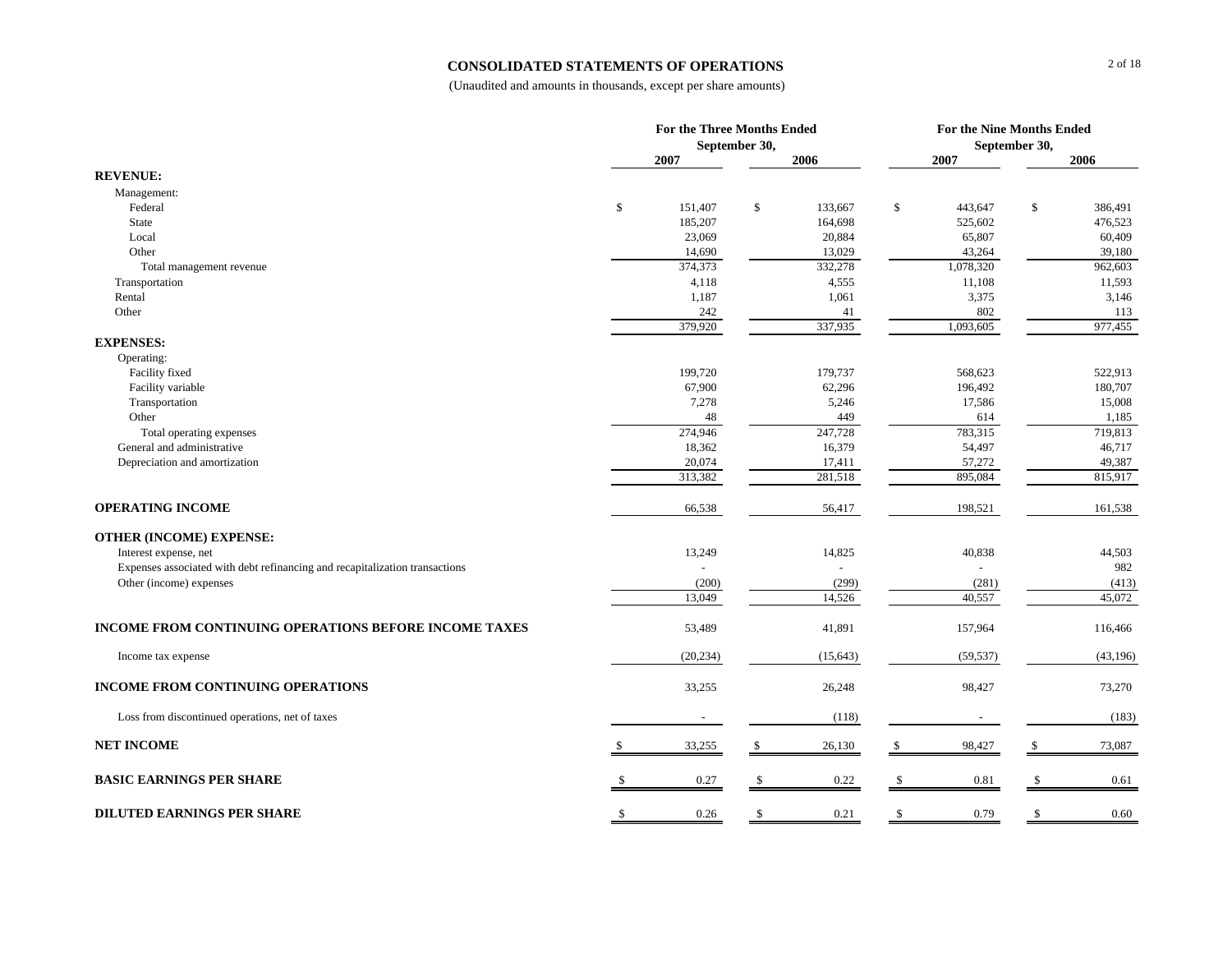#### **CONSOLIDATED STATEMENTS OF OPERATIONS**

|                                                                             |                   |     | <b>As Adjusted for Discontinued Operations</b> |                    |                       |              |                      |
|-----------------------------------------------------------------------------|-------------------|-----|------------------------------------------------|--------------------|-----------------------|--------------|----------------------|
|                                                                             |                   |     | <b>For the Three Months Ended</b>              |                    |                       |              |                      |
|                                                                             | March 31,<br>2006 |     | June 30,<br>2006                               |                    | September 30,<br>2006 |              | December 31,<br>2006 |
| <b>REVENUE:</b>                                                             |                   |     |                                                |                    |                       |              |                      |
| Management:                                                                 |                   |     |                                                |                    |                       |              |                      |
| Federal                                                                     | \$<br>123,526     | \$  | 129,298                                        | \$                 | 133,667               | \$           | 140,339              |
| State                                                                       | 153,956           |     | 157,869                                        |                    | 164,698               |              | 168,541              |
| Local                                                                       | 19,479            |     | 20,046                                         |                    | 20,884                |              | 21,193               |
| Other                                                                       | 13,083            |     | 13,068                                         |                    | 13,029                |              | 13,374               |
| Total management revenue                                                    | 310,044           |     | 320,281                                        |                    | 332,278               |              | 343,447              |
| Transportation                                                              | 3,515             |     | 3,523                                          |                    | 4,555                 |              | 3,545                |
| Rental                                                                      | 1,036             |     | 1,049                                          |                    | 1,061                 |              | 1,061                |
| Other                                                                       | 33<br>314,628     |     | 39<br>324,892                                  |                    | 41<br>337,935         |              | 119<br>348,172       |
| <b>EXPENSES:</b>                                                            |                   |     |                                                |                    |                       |              |                      |
| Operating:                                                                  |                   |     |                                                |                    |                       |              |                      |
| Facility fixed                                                              | 171,624           |     | 171,552                                        |                    | 179,737               |              | 179,509              |
| Facility variable                                                           | 57,997            |     | 60,414                                         |                    | 62,296                |              | 64,401               |
| Transportation                                                              | 4,948             |     | 4,814                                          |                    | 5,246                 |              | 4,047                |
| Other                                                                       | 81                |     | 655                                            |                    | 449                   |              | 557                  |
| Total operating expenses                                                    | 234,650           |     | 237,435                                        |                    | 247,728               |              | 248,514              |
| General and administrative                                                  | 14,377            |     | 15,961                                         |                    | 16,379                |              | 16,876               |
| Depreciation and amortization                                               | 15,678            |     | 16,298                                         |                    | 17,411                |              | 18,043               |
|                                                                             | 264,705           |     | 269,694                                        |                    | 281,518               |              | 283,433              |
| <b>OPERATING INCOME</b>                                                     | 49,923            |     | 55,198                                         |                    | 56,417                |              | 64,739               |
| <b>OTHER (INCOME) EXPENSE:</b>                                              |                   |     |                                                |                    |                       |              |                      |
| Interest expense, net                                                       | 15,126            |     | 14,552                                         |                    | 14,825                |              | 14,280               |
| Expenses associated with debt refinancing and recapitalization transactions | 982               |     |                                                |                    |                       |              |                      |
| Other (income) expenses                                                     | (12)              |     | (102)                                          |                    | (299)                 |              | 159                  |
|                                                                             | 16,096            |     | 14,450                                         |                    | 14,526                |              | 14,439               |
| <b>INCOME FROM CONTINUING OPERATIONS BEFORE INCOME TAXES</b>                | 33,827            |     | 40,748                                         |                    | 41,891                |              | 50,300               |
| Income tax expense                                                          | (12, 483)         |     | (15,070)                                       |                    | (15, 643)             |              | (18,092)             |
| <b>INCOME FROM CONTINUING OPERATIONS</b>                                    | 21,344            |     | 25,678                                         |                    | 26,248                |              | 32,208               |
| Loss from discontinued operations, net of taxes                             | (15)              |     | (50)                                           |                    | (118)                 |              | (56)                 |
| <b>NET INCOME</b>                                                           | 21,329            | \$  | 25,628                                         | \$                 | 26,130                | \$           | 32,152               |
| <b>BASIC EARNINGS PER SHARE</b>                                             | 0.18              | -\$ | 0.21                                           | \$                 | 0.22                  | \$           | 0.27                 |
| <b>DILUTED EARNINGS PER SHARE</b>                                           | 0.17              | \$  | 0.21                                           | $\mathbf{\hat{S}}$ | 0.21                  | $\mathbf{s}$ | 0.26                 |
| TOTAL COMPENSATED MAN-DAYS                                                  | 5,954,920         |     | 6,094,628                                      |                    | 6,286,530             |              | 6,423,138            |
| <b>TOTAL AVAILABLE BED-DAYS</b>                                             | 6,353,010         |     | 6,422,227                                      |                    | 6,647,828             |              | 6,647,828            |
| AVERAGE COMPENSATED OCCUPANCY                                               | 93.7%             |     | 94.9%                                          |                    | 94.6%                 |              | 96.6%                |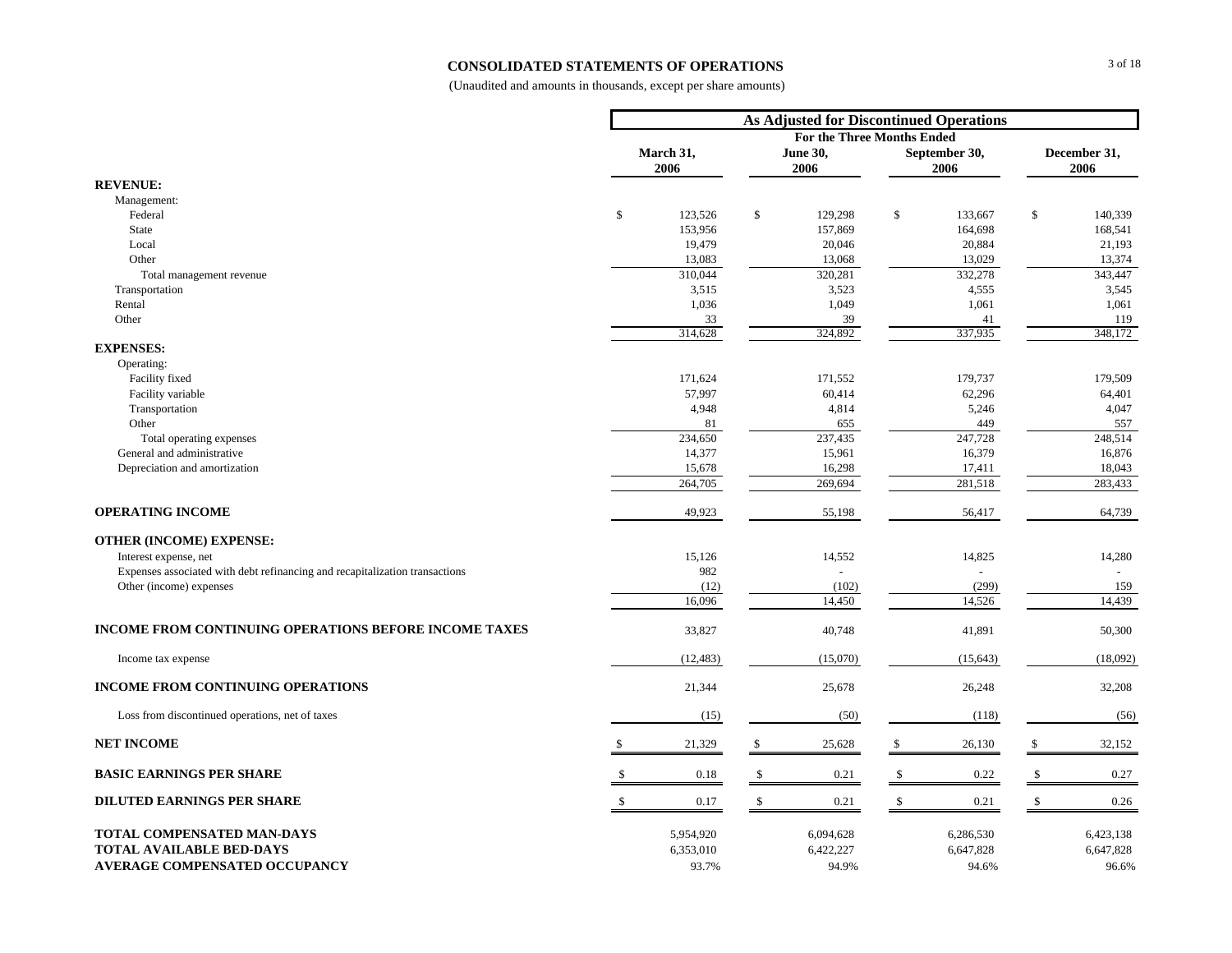### **RECONCILIATION OF BASIC TO DILUTED EARNINGS PER SHARE**

|                                                         | For the Three Months Ended September 30,<br>For the Nine Months Ended September 30,<br>2007<br>2007<br>2006<br>33,255<br>26,248<br>\$<br>98,427<br>S.<br>-S<br>£.<br>(118)<br>33,255<br>98,427<br>26,130<br><sup>\$</sup><br>33,255<br>\$<br>\$<br>26,248<br>98,427<br><sup>\$</sup><br>-S<br>(118)<br>33,255<br>26,130<br>98,427<br><sup>\$</sup><br>123,839<br>123,171<br>121,060<br>(900)<br>(1,018)<br>(902)<br>122,939<br>120,042<br>122,269 |         |               |         |               |         |            |
|---------------------------------------------------------|---------------------------------------------------------------------------------------------------------------------------------------------------------------------------------------------------------------------------------------------------------------------------------------------------------------------------------------------------------------------------------------------------------------------------------------------------|---------|---------------|---------|---------------|---------|------------|
|                                                         |                                                                                                                                                                                                                                                                                                                                                                                                                                                   |         |               |         |               |         | 2006       |
| Basic:                                                  |                                                                                                                                                                                                                                                                                                                                                                                                                                                   |         |               |         |               |         |            |
| Income from continuing operations                       |                                                                                                                                                                                                                                                                                                                                                                                                                                                   |         |               |         |               |         | 73,270     |
| Loss from discontinued operations, net of taxes         |                                                                                                                                                                                                                                                                                                                                                                                                                                                   |         |               |         |               |         | (183)      |
| Net income                                              |                                                                                                                                                                                                                                                                                                                                                                                                                                                   |         |               |         |               |         | 73,087     |
| Diluted:                                                |                                                                                                                                                                                                                                                                                                                                                                                                                                                   |         |               |         |               |         |            |
| Income from continuing operations                       |                                                                                                                                                                                                                                                                                                                                                                                                                                                   |         |               |         |               |         | 73,270     |
| Loss from discontinued operations, net of taxes         |                                                                                                                                                                                                                                                                                                                                                                                                                                                   |         |               |         |               |         | (183)      |
| Diluted net income                                      |                                                                                                                                                                                                                                                                                                                                                                                                                                                   |         |               |         |               |         | 73,087     |
| Basic:                                                  |                                                                                                                                                                                                                                                                                                                                                                                                                                                   |         |               |         |               |         |            |
| Weighted average common shares outstanding              |                                                                                                                                                                                                                                                                                                                                                                                                                                                   |         |               |         |               |         | 120,412    |
| Unvested restricted common stock                        |                                                                                                                                                                                                                                                                                                                                                                                                                                                   |         |               |         |               |         | (1,026)    |
| Weighted average common shares outstanding-basic        |                                                                                                                                                                                                                                                                                                                                                                                                                                                   |         |               |         |               |         | 119,386    |
| Diluted:                                                |                                                                                                                                                                                                                                                                                                                                                                                                                                                   |         |               |         |               |         |            |
| Weighted average common shares outstanding-basic        |                                                                                                                                                                                                                                                                                                                                                                                                                                                   | 122,939 |               | 120,042 |               | 122,269 | 119,386    |
| Effect of dilutive securities:                          |                                                                                                                                                                                                                                                                                                                                                                                                                                                   |         |               |         |               |         |            |
| Stock options and warrants                              |                                                                                                                                                                                                                                                                                                                                                                                                                                                   | 2,307   |               | 3,080   |               | 2,605   | 3,000      |
| Restricted stock-based compensation                     |                                                                                                                                                                                                                                                                                                                                                                                                                                                   | 385     |               | 294     |               | 329     | 332        |
| Weighted average shares and assumed conversions-diluted |                                                                                                                                                                                                                                                                                                                                                                                                                                                   | 125,631 |               | 123,416 |               | 125,203 | 122,718    |
| Basic earnings per share:                               |                                                                                                                                                                                                                                                                                                                                                                                                                                                   |         |               |         |               |         |            |
| Income from continuing operations                       | <sup>\$</sup>                                                                                                                                                                                                                                                                                                                                                                                                                                     | 0.27    | \$            | 0.22    | \$            | 0.81    | \$<br>0.61 |
| Loss from discontinued operations, net of taxes         |                                                                                                                                                                                                                                                                                                                                                                                                                                                   | $\sim$  |               | $\sim$  |               |         |            |
| Net income                                              |                                                                                                                                                                                                                                                                                                                                                                                                                                                   | 0.27    | $\mathcal{S}$ | 0.22    | $\mathcal{S}$ | 0.81    | 0.61       |
| Diluted earnings per share:                             |                                                                                                                                                                                                                                                                                                                                                                                                                                                   |         |               |         |               |         |            |
| Income from continuing operations                       | \$                                                                                                                                                                                                                                                                                                                                                                                                                                                | 0.26    | <sup>\$</sup> | 0.21    | \$            | 0.79    | \$<br>0.60 |
| Loss from discontinued operations, net of taxes         |                                                                                                                                                                                                                                                                                                                                                                                                                                                   | $\sim$  |               | $\sim$  |               |         |            |
| Diluted net income                                      |                                                                                                                                                                                                                                                                                                                                                                                                                                                   | 0.26    |               | 0.21    |               | 0.79    | 0.60       |
|                                                         |                                                                                                                                                                                                                                                                                                                                                                                                                                                   |         |               |         |               |         |            |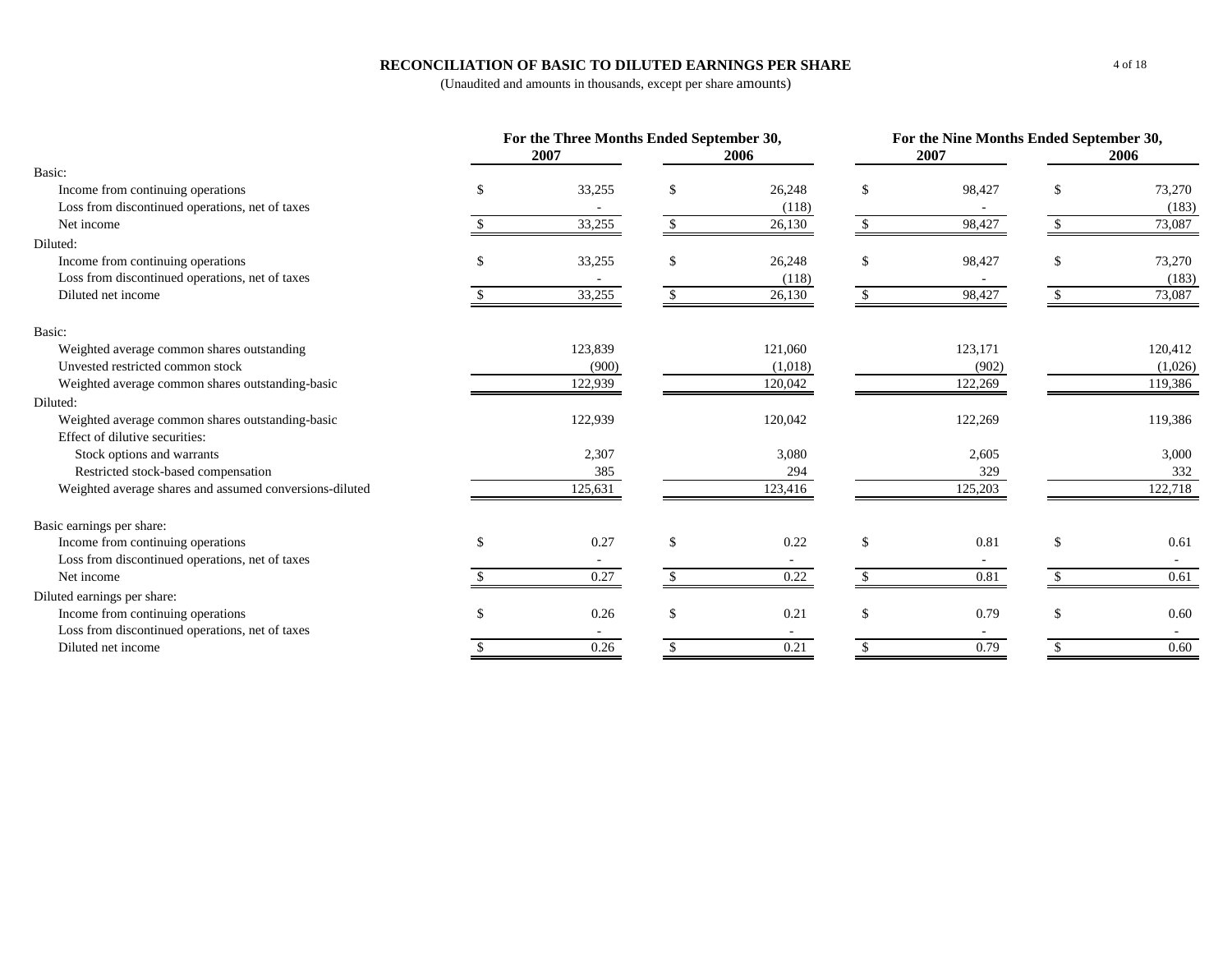### **CALCULATION OF ADJUSTED DILUTED EARNINGS PER SHARE**

|                                                                             | For the Three Months Ended September 30,<br>2007 | 2006                     | 2007         | For the Nine Months Ended September 30,<br>2006 |         |
|-----------------------------------------------------------------------------|--------------------------------------------------|--------------------------|--------------|-------------------------------------------------|---------|
| Net Income                                                                  | \$<br>33,255                                     | \$<br>26,130             | \$<br>98,427 | \$                                              | 73,087  |
| Special items:                                                              |                                                  |                          |              |                                                 |         |
| Expenses associated with debt refinancing and recapitalization transactions |                                                  | $\overline{\phantom{0}}$ |              |                                                 | 982     |
| Income tax benefit for special items                                        |                                                  |                          |              |                                                 | (364)   |
| Diluted adjusted net income                                                 | 33,255                                           | 26,130                   | 98,427       |                                                 | 73,705  |
| Weighted average common shares outstanding - basic                          | 122,939                                          | 120,042                  | 122,269      |                                                 | 119,386 |
| Effect of dilutive securities:                                              |                                                  |                          |              |                                                 |         |
| Stock options and warrants                                                  | 2,307                                            | 3,080                    | 2,605        |                                                 | 3,000   |
| Restricted stock-based compensation                                         | 385                                              | 294                      | 329          |                                                 | 332     |
| Weighted average shares and assumed conversions - diluted                   | 125,631                                          | 123,416                  | 125,203      |                                                 | 122,718 |
| <b>Adjusted Diluted Earnings Per Share</b>                                  | 0.26                                             | 0.21                     | 0.79         |                                                 | 0.60    |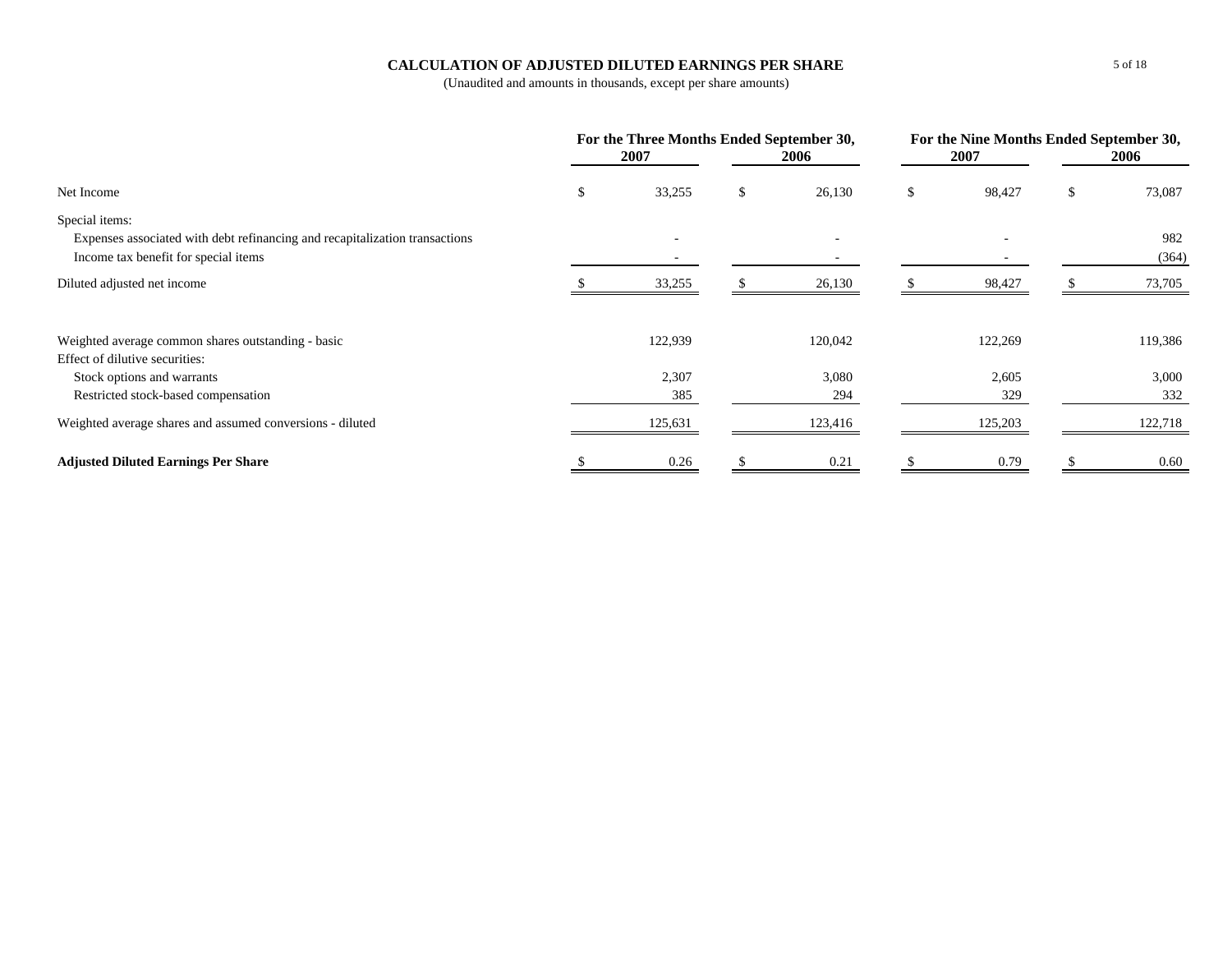### **SELECTED FINANCIAL INFORMATION**

|                                                                                              | <b>September 30, 2007</b> |                        |                      | June 30, 2007          |                        | March 31, 2007         |               | <b>December 31, 2006</b> | <b>September 30, 2006</b> |                         |
|----------------------------------------------------------------------------------------------|---------------------------|------------------------|----------------------|------------------------|------------------------|------------------------|---------------|--------------------------|---------------------------|-------------------------|
| <b>BALANCE SHEET:</b><br>Property and equipment<br>Accumulated depreciation and amortization | \$                        | 2,463,615<br>(488,986) | \$                   | 2,351,397<br>(468,068) | \$                     | 2,278,863<br>(448,087) | \$            | 2,233,925<br>(428, 827)  | \$                        | 2,184,824<br>(412, 190) |
| Property and equipment, net                                                                  | $\mathbb{S}$              | 1,974,629              | $\mathbb{S}$         | 1,883,329              | $\mathbb{S}$           | 1,830,776              | $\mathbb{S}$  | 1,805,098                | $\mathbb{S}$              | 1,772,634               |
| Total assets                                                                                 | \$                        | 2,444,613              | \$                   | 2,361,849              | \$                     | 2,288,957              | \$            | 2,250,860                | \$                        | 2,219,144               |
| Maintenance & technology capital expenditures for the quarter ended                          | \$                        | 11,353                 | \$                   | 10,649                 | $\mathbb{S}$           | 10,456                 | \$            | 14,523                   | \$                        | 13,111                  |
| Total debt                                                                                   | \$                        | 976,040                | \$                   | 976,113                | \$                     | 976,185                | \$            | 976,258                  | \$                        | 976,336                 |
| Equity book value                                                                            | \$                        | 1,178,667              | \$                   | 1,137,744              | \$                     | 1,087,404              | \$            | 1,049,681                | \$                        | 1,008,349               |
| LIQUIDITY:                                                                                   |                           |                        |                      |                        |                        |                        |               |                          |                           |                         |
| Cash and cash equivalents                                                                    | \$                        | 89,443                 | \$                   | 81,070                 | \$                     | 58,767                 | \$            | 29,121                   | \$                        | 58,066                  |
| Investments                                                                                  | $\mathbb{S}$              | 76,035                 | \$                   | 84,766                 | \$                     | 83,922                 | $\mathbb{S}$  | 82,830                   | \$                        | 71,728                  |
| Availability under revolving credit facility                                                 | \$                        | 215,367                | \$                   | 113,973                | \$                     | 112,060                | $\mathbb{S}$  | 112,060                  | \$                        | 112,560                 |
| <b>CAPITALIZATION:</b>                                                                       |                           |                        |                      |                        |                        |                        |               |                          |                           |                         |
| Common shares outstanding                                                                    |                           | 124,051                |                      | 123,683                |                        | 122,742                |               | 122,084                  |                           | 121,340                 |
| Common share price at end of period                                                          |                           | 26.17                  | <sup>\$</sup>        | 31.56                  | \$                     | 26.41                  | S             | 22.62                    | \$                        | 21.63                   |
| Market value of common equity at end of period                                               | $\mathcal{S}$             | 3,246,415              | $\sqrt{\frac{2}{5}}$ | 3,903,435              | $\sqrt{\frac{2}{\pi}}$ | 3,241,003              | $\sqrt{\ }$   | 2,760,930                | $\sqrt{\frac{2}{5}}$      | 2,623,978               |
| Total equity market capitalization                                                           |                           | 3,246,415              | $\mathbb{S}$         | 3,903,435              | $\mathbb{S}$           | 3,241,003              | $\mathbb{S}$  | 2,760,930                | \$                        | 2,623,978               |
| Total market capitalization (market value of equity plus debt)                               |                           | 4,222,455              |                      | 4,879,548              | <sup>\$</sup>          | 4,217,188              | -S            | 3,737,188                | -S                        | 3,600,314               |
| <b>EBITDA</b>                                                                                | \$                        | 86,812                 | <sup>\$</sup>        | 84,784                 | <sup>\$</sup>          | 84,478                 | $\mathbb{S}$  | 82,623                   | \$                        | 74,127                  |
| <b>ADJUSTED EBITDA</b>                                                                       | \$                        | 86,812                 | <sup>\$</sup>        | 84,784                 | \$                     | 84,478                 | $\mathbb{S}$  | 82,623                   | \$                        | 74,127                  |
| <b>ADJUSTED FREE CASH FLOW</b>                                                               | \$                        | 55,103                 | \$                   | 42,399                 | \$                     | 61,535                 | $\mathcal{S}$ | 49,068                   | \$                        | 44,589                  |
| <b>ADJUSTED FREE CASH FLOW PER SHARE:</b>                                                    |                           |                        |                      |                        |                        |                        |               |                          |                           |                         |
| Basic adjusted free cash flow per share                                                      |                           | 0.45                   |                      | 0.35                   |                        | 0.51                   |               | 0.41                     |                           | 0.37                    |
| Diluted adjusted free cash flow per share                                                    |                           | 0.44                   |                      | 0.34                   |                        | 0.49                   |               | 0.40                     | \$                        | 0.36                    |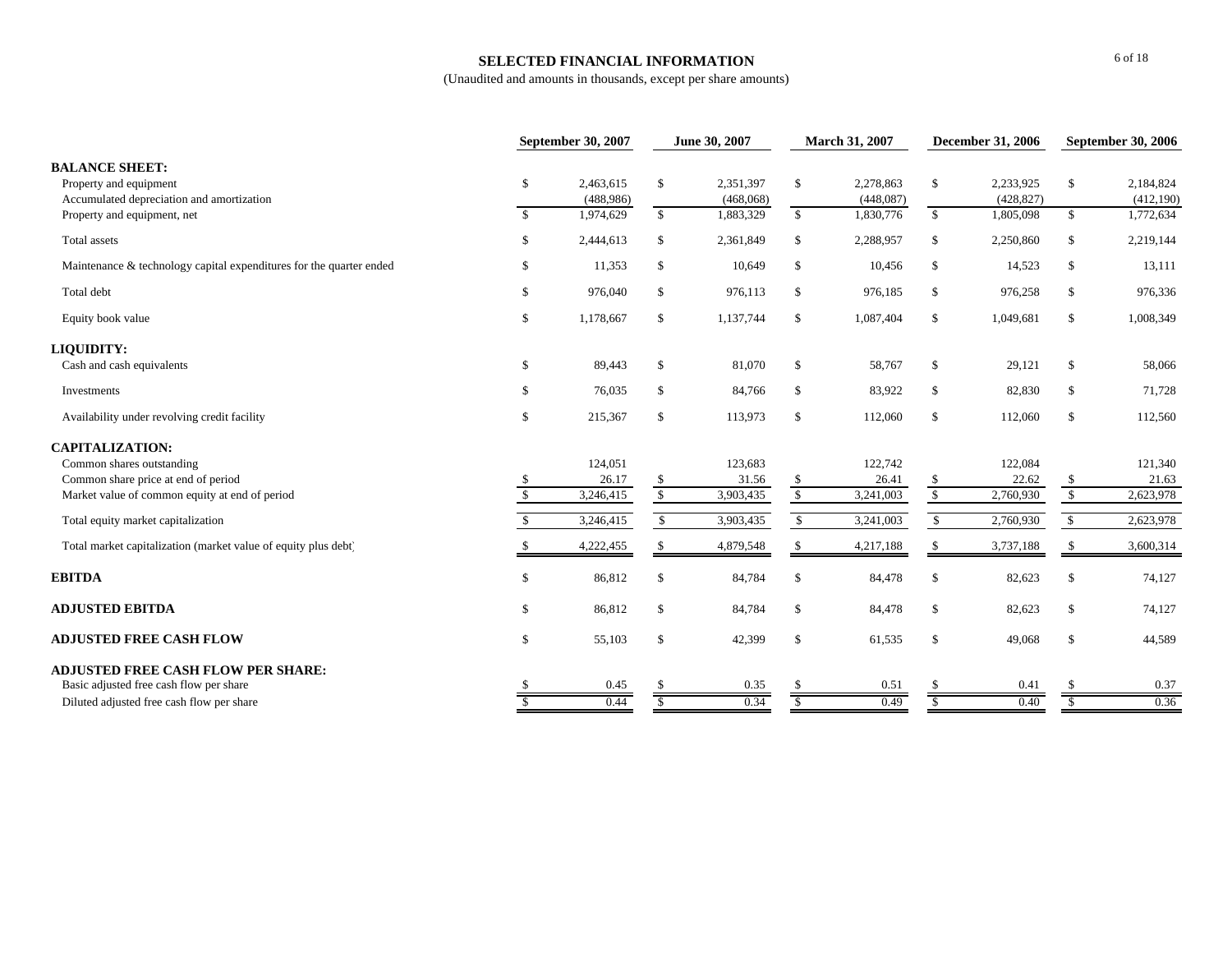### **SELECTED FINANCIAL INFORMATION**

|                                                                             |               | For the Three Months Ended September 30,<br>2007 |              | 2006                |              | For the Nine Months Ended September 30,<br>2007 |              | 2006                 |
|-----------------------------------------------------------------------------|---------------|--------------------------------------------------|--------------|---------------------|--------------|-------------------------------------------------|--------------|----------------------|
| Number of days per period                                                   |               | 92                                               |              | 92                  |              | 273                                             |              | 273                  |
| <b>ALL FACILITIES:</b>                                                      |               |                                                  |              |                     |              |                                                 |              |                      |
| Average available beds                                                      |               | 75,328                                           |              | 72,259              |              | 73,817                                          |              | 71,147               |
| Average compensated occupancy                                               |               | 98.1%                                            |              | 94.6%               |              | 98.4%                                           |              | 94.4%                |
| Total compensated man-days                                                  |               | 6,799,140                                        |              | 6,286,530           |              | 19,824,767                                      |              | 18,336,078           |
| Revenue per compensated man-day                                             | \$            | 55.06                                            | \$           | 52.86               | \$           | 54.39                                           | \$           | 52.50                |
| Operating expenses per compensated man-day:                                 |               |                                                  |              |                     |              |                                                 |              |                      |
| Fixed expense                                                               |               | 29.37                                            |              | 28.59               |              | 28.68                                           |              | 28.52                |
| Variable expense                                                            |               | 9.99                                             |              | 9.91                |              | 9.91                                            |              | 9.86                 |
| Total                                                                       |               | 39.36                                            |              | 38.50               |              | 38.59                                           |              | 38.38                |
| Operating margin per compensated man-day                                    |               | 15.70                                            |              | 14.36               |              | 15.80                                           |              | 14.12                |
| Operating margin rate                                                       |               | 28.5%                                            |              | 27.2%               |              | 29.1%                                           |              | 26.9%                |
| DEPRECIATION AND AMORTIZATION:                                              |               |                                                  |              |                     |              |                                                 |              |                      |
| Depreciation expense on real estate                                         |               | 13,016                                           |              | 12,118              |              | 37,698                                          |              | 34,958               |
| Other depreciation expense                                                  |               | 8,196                                            |              | 6,431               |              | 22,988                                          |              | 17,843               |
| Amortization of intangible assets                                           |               | 28                                               |              | 28                  |              | 84                                              |              | 84                   |
| Amortization of negative contract values                                    |               | (1,166)                                          |              | (1,166)             |              | (3, 498)                                        |              | (3, 498)             |
| Depreciation and amortization                                               | \$            | 20,074                                           | \$           | 17,411              | \$           | 57,272                                          | \$           | 49,387               |
| <b>ADJUSTED FREE CASH FLOW:</b>                                             |               |                                                  |              |                     |              |                                                 |              |                      |
| Pre-tax income                                                              | \$            | 53,489                                           | \$           | 41,773              | \$           | 157,964                                         | \$           | 116,283              |
| Expenses associated with debt refinancing and recapitalization transactions |               |                                                  |              |                     |              |                                                 |              | 982                  |
| Income taxes paid                                                           |               | (9,655)                                          |              | (3,746)             |              | (31, 331)                                       |              | (6,790)              |
| Depreciation and amortization                                               |               | 20,074                                           |              | 17,411              |              | 57,272                                          |              | 49,387               |
| Depreciation and amortization for discontinued operations                   |               |                                                  |              | 127                 |              |                                                 |              | 180                  |
| Income tax (benefit) expense for discontinued operations                    |               |                                                  |              | (70)                |              |                                                 |              | (107)                |
| Stock-based compensation reflected in G&A expenses                          |               | 1,579                                            |              | 1,135               |              | 4,618                                           |              | 3,704                |
| Amortization of debt costs and other non-cash interest                      |               | 969                                              |              | 1,070               |              | 2,972                                           |              | 3,396                |
| Maintenance and technology capital expenditures<br>Adjusted free cash flow  |               | (11, 353)<br>55,103                              | -S           | (13, 111)<br>44,589 | \$           | (32, 458)<br>159,037                            | \$           | (35, 478)<br>131,557 |
|                                                                             |               |                                                  |              |                     |              |                                                 |              |                      |
| <b>ADJUSTED FREE CASH FLOW PER SHARE:</b><br><b>Basic</b>                   |               | 0.45                                             | \$.          | 0.37                | \$           | 1.30                                            |              | 1.10                 |
|                                                                             |               |                                                  |              |                     |              |                                                 |              |                      |
| Diluted                                                                     | $\mathcal{S}$ | 0.44                                             | $\mathbb{S}$ | 0.36                | $\mathbb{S}$ | 1.27                                            | $\mathbb{S}$ | 1.07                 |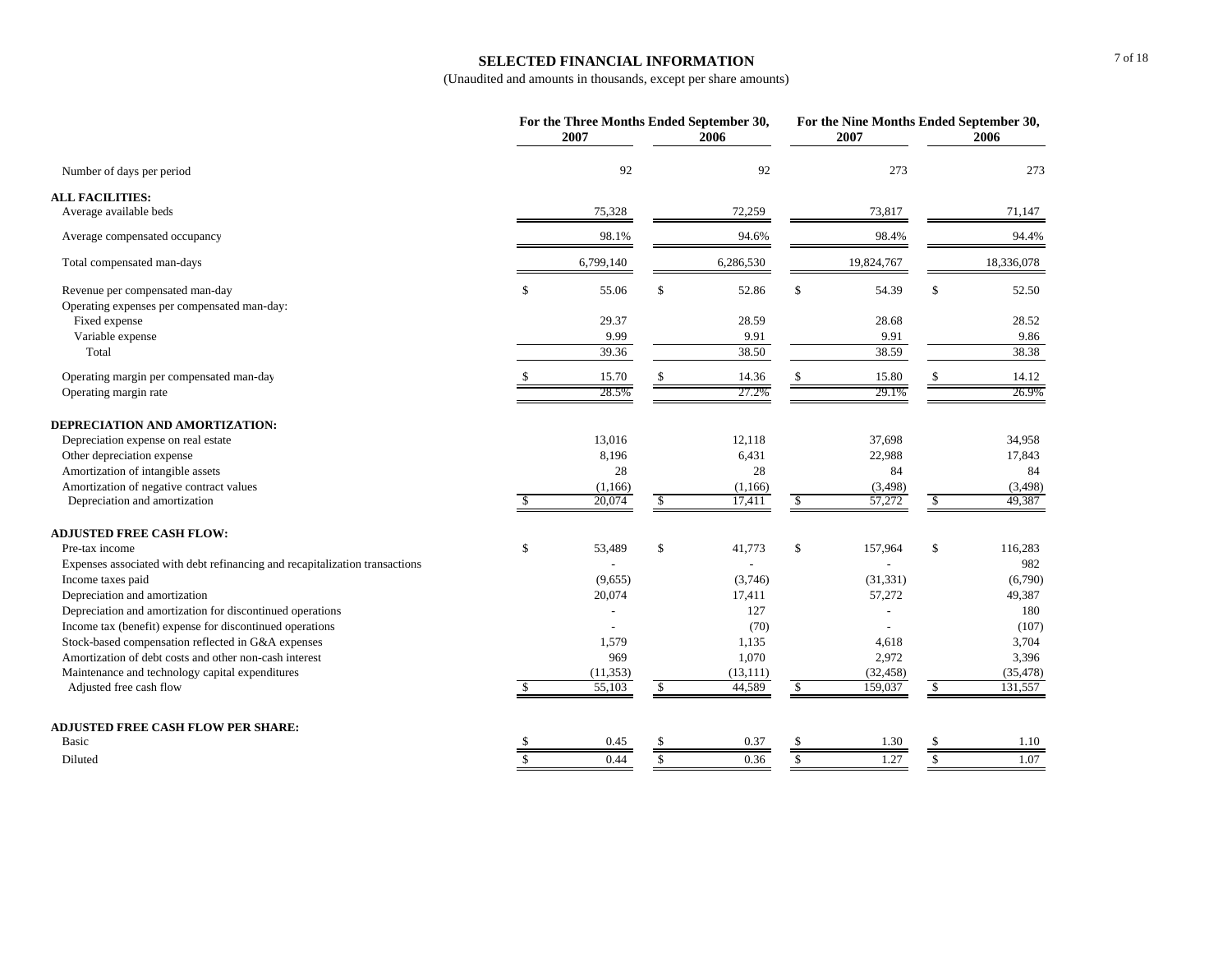#### **SELECTED FINANCIAL INFORMATION**

|                                             |    | For the Three Months Ended September 30,<br>2007 |              | 2006      |               | For the Nine Months Ended September 30,<br>2007 |               | 2006       |
|---------------------------------------------|----|--------------------------------------------------|--------------|-----------|---------------|-------------------------------------------------|---------------|------------|
| <b>MANAGED ONLY FACILITIES:</b>             |    |                                                  |              |           |               |                                                 |               |            |
| Management revenue                          | \$ | 93,167                                           | \$           | 86,976    | \$            | 269,373                                         | \$            | 257,412    |
| Operating expenses:                         |    |                                                  |              |           |               |                                                 |               |            |
| Fixed expense                               |    | 60,595                                           |              | 56,245    |               | 172,089                                         |               | 163,556    |
| Variable expense                            |    | 20,040                                           |              | 19,203    |               | 58,396                                          |               | 56,565     |
| Total                                       |    | 80.635                                           |              | 75,448    |               | 230,485                                         |               | 220,121    |
| Contribution                                |    | 12,532                                           | \$           | 11,528    | \$            | 38,888                                          | $\mathcal{S}$ | 37,291     |
| Average available beds                      |    | 26,373                                           |              | 25,578    |               | 26,061                                          |               | 25,451     |
| Average compensated occupancy               |    | 98.6%                                            |              | 97.0%     |               | 97.7%                                           |               | 96.7%      |
| Total compensated man-days                  |    | 2,393,276                                        |              | 2,282,719 |               | 6,951,361                                       |               | 6,720,186  |
| Revenue per compensated man-day             | \$ | 38.93                                            | \$           | 38.10     | \$            | 38.75                                           | $\mathcal{S}$ | 38.30      |
| Operating expenses per compensated man-day: |    |                                                  |              |           |               |                                                 |               |            |
| Fixed expense                               |    | 25.32                                            |              | 24.64     |               | 24.76                                           |               | 24.34      |
| Variable expense                            |    | 8.37                                             |              | 8.41      |               | 8.40                                            |               | 8.42       |
| Total                                       |    | 33.69                                            |              | 33.05     |               | 33.16                                           |               | 32.76      |
| Operating margin per compensated man-day    |    | 5.24                                             |              | 5.05      | <sup>\$</sup> | 5.59                                            | \$            | 5.54       |
| Operating margin rate                       |    | 13.5%                                            |              | 13.3%     |               | 14.4%                                           |               | 14.5%      |
| <b>OWNED AND MANAGED FACILITIES:</b>        |    |                                                  |              |           |               |                                                 |               |            |
| Management revenue                          | \$ | 281,206                                          | $\mathbb{S}$ | 245,302   | \$            | 808,947                                         | $\mathbb{S}$  | 705,191    |
| Operating expenses:                         |    |                                                  |              |           |               |                                                 |               |            |
| Fixed expense                               |    | 139,125                                          |              | 123,492   |               | 396,534                                         |               | 359,357    |
| Variable expense                            |    | 47,860                                           |              | 43,093    |               | 138,096                                         |               | 124,142    |
| Total                                       |    | 186,985                                          |              | 166,585   |               | 534,630                                         |               | 483,499    |
| Contribution                                | -S | 94,221                                           | \$           | 78,717    | \$            | 274,317                                         | \$            | 221,692    |
| Average available beds                      |    | 48,955                                           |              | 46,681    |               | 47,756                                          |               | 45,696     |
| Average compensated occupancy               |    | 97.8%                                            |              | 93.2%     |               | 98.7%                                           |               | 93.1%      |
| Total compensated man-days                  |    | 4,405,864                                        |              | 4,003,811 |               | 12,873,406                                      |               | 11,615,892 |
| Revenue per compensated man-day             | \$ | 63.83                                            | \$           | 61.27     | \$            | 62.84                                           | $\mathbb S$   | 60.71      |
| Operating expenses per compensated man-day: |    |                                                  |              |           |               |                                                 |               |            |
| Fixed                                       |    | 31.58                                            |              | 30.84     |               | 30.80                                           |               | 30.94      |
| Variable                                    |    | 10.86                                            |              | 10.76     |               | 10.73                                           |               | 10.69      |
| Total                                       |    | 42.44                                            |              | 41.60     |               | 41.53                                           |               | 41.63      |
| Operating margin per compensated man-day    |    | 21.39                                            |              | 19.67     | <sup>\$</sup> | 21.31                                           | \$            | 19.08      |
| Operating margin rate                       |    | 33.5%                                            |              | 32.1%     |               | 33.9%                                           |               | 31.4%      |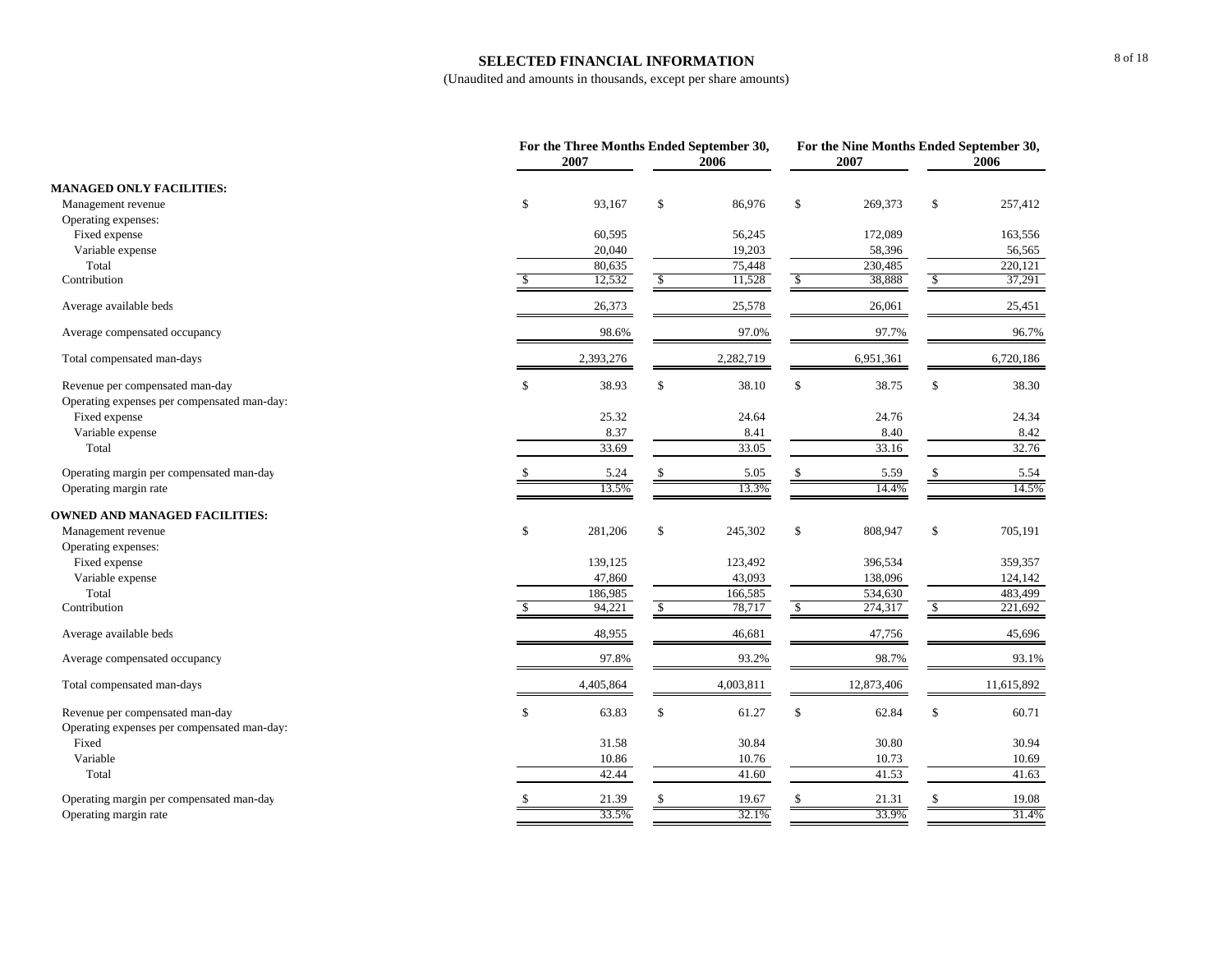#### **ANALYSIS OF OUTSTANDING DEBT**

(Unaudited and amounts in thousands)

|                                           | Outstanding<br><b>Balance</b><br>12/31/2006 |   | Outstanding<br><b>Balance</b><br>9/30/2007 | <b>Stated</b><br><b>Interest</b><br>Rate | <b>Effective</b><br><b>Interest</b><br>Rate | 1) | <b>Maturity</b><br>Date |    | Callable/<br>Redeemable                                                                                                                                                                                     |
|-------------------------------------------|---------------------------------------------|---|--------------------------------------------|------------------------------------------|---------------------------------------------|----|-------------------------|----|-------------------------------------------------------------------------------------------------------------------------------------------------------------------------------------------------------------|
| <b>Fixed Rate:</b>                        |                                             |   |                                            |                                          |                                             |    |                         |    |                                                                                                                                                                                                             |
| \$250.0 Million Senior Notes              | 250,000                                     |   | 250,000                                    | 7.50%                                    | 7.87%                                       |    | May 2011                |    | On or prior to May 1, 2006, 35% redeemable at 107.5% with<br>proceeds from equity offerings; on or after May 1, 2007, 100%<br>redeemable at various premium prices until May 1, 2009 at par                 |
| \$200.0 Million Senior Notes              | 201,258                                     |   | 201,040                                    | 7.50%                                    | 7.65%                                       |    | May 2011                |    | On or prior to May 1, 2006, 35% redeemable at 107.5% with<br>proceeds from equity offerings; on or after May 1, 2007, 100%<br>redeemable at various premium prices until May 1, 2009 at par                 |
| \$375.0 Million Senior Notes              | 375,000                                     |   | 375,000                                    | 6.25%                                    | 6.50%                                       |    | March 2013              |    | On or prior to March 15, 2008, 35% redeemable at 106.25% with<br>proceeds from equity offerings; on or after March 15, 2009, 100%<br>redeemable at various premium prices until March 15, 2011 at par       |
| \$150.0 Million Senior Notes              | 150,000                                     |   | 150,000                                    | 6.75%                                    | 6.99%                                       |    | January 2014            |    | On or prior to January 31, 2009, 35% redeemable at 106.75% with<br>proceeds from equity offerings; on or after January 31, 2010, 100%<br>redeemable at various premium prices until January 31, 2012 at par |
| <b>Total Fixed Rate Debt</b>              | 976,258                                     |   | 976,040                                    |                                          |                                             |    |                         |    |                                                                                                                                                                                                             |
| <b>Floating Rate:</b>                     |                                             |   |                                            |                                          |                                             |    |                         |    |                                                                                                                                                                                                             |
| \$250.0 Million Revolving Credit Facility |                                             |   |                                            | 0.00%                                    | 0.00%                                       | 2) | February 2011           |    |                                                                                                                                                                                                             |
| <b>Grand Total Debt</b>                   | \$<br>976,258                               | S | 976,040                                    | 7.00%                                    | 7.29%                                       |    | 4.71                    | 3) |                                                                                                                                                                                                             |

<sup>1)</sup> Includes amortization of debt issuance costs, net of debt premiums.

<sup>2)</sup> The Company has \$34.6 million of letters of credit outstanding under a sub-facility, which effectively reduces the Company's borrowing capacity under the Revolving Credit Facility to \$215.4 million. The Revolving Cred bears interest at LIBOR plus a margin of 0.75%. The stated and effective interest rates are zero on the Revolving Credit Facility as there are currently no amounts outstanding.

<sup>3)</sup> Represents the weighted average debt maturity in years.

### *Debt Maturity Schedule:*

| Year              | <b>Total Debt</b><br><b>Maturing</b> | % of Debt<br><b>Maturing</b> | % of Debt<br><b>Maturing</b> |
|-------------------|--------------------------------------|------------------------------|------------------------------|
| 2007              | 72                                   | 0.01%                        | 0.01%                        |
| 2008              | 290                                  | 0.03%                        | 0.04%                        |
| 2009              | 290                                  | 0.03%                        | 0.07%                        |
| 2010              | 290                                  | 0.03%                        | 0.10%                        |
| 2011              | 450,098                              | 46.11%                       | 46.21%                       |
| <b>Thereafter</b> | 525,000                              | 53.79%                       | 100.00%                      |
|                   | \$<br>976,040                        | 100.00%                      |                              |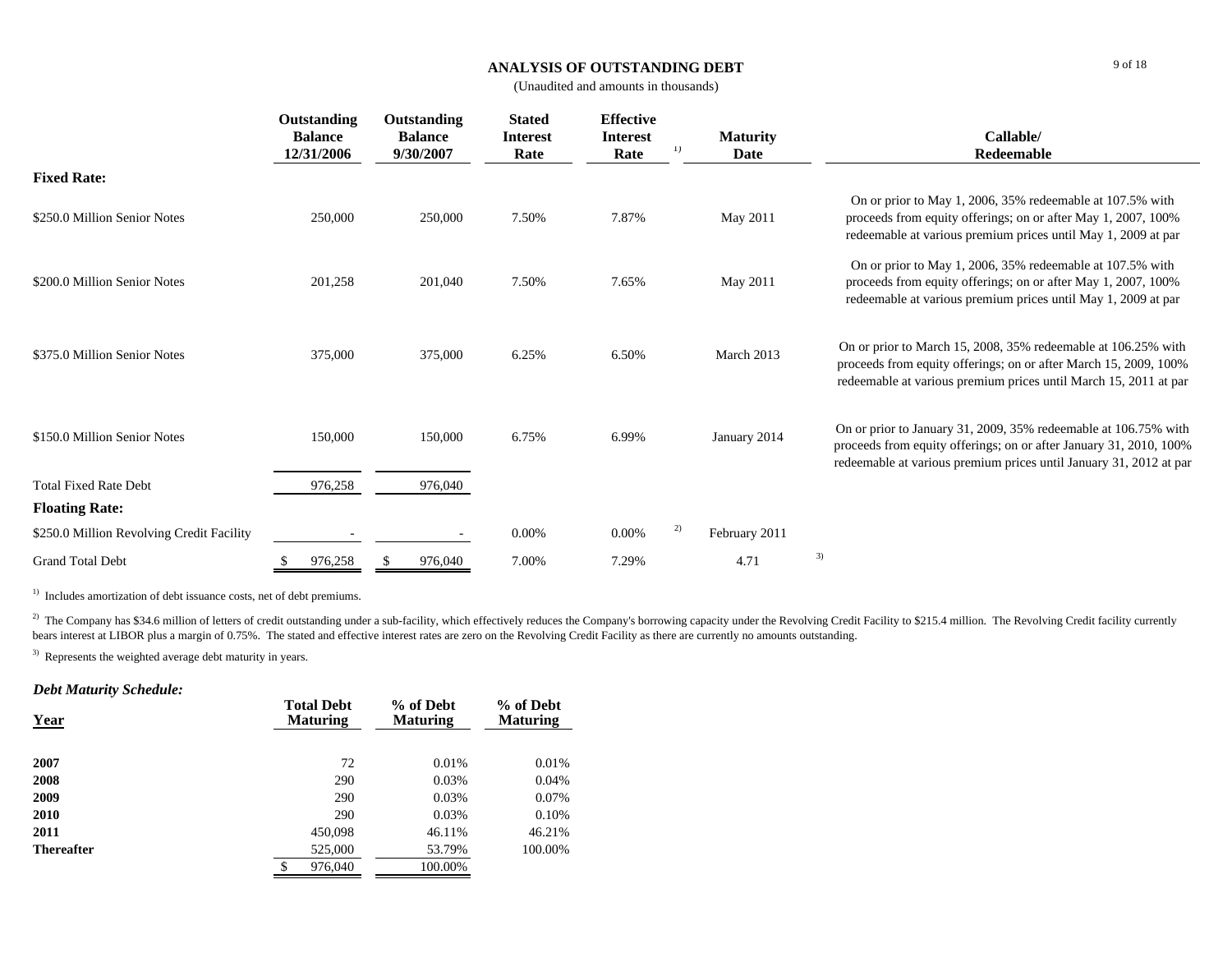### **SELECTED OPERATING RATIOS**

(Unaudited and amounts in thousands, except per share amounts)

|                                                                                                    |              | <b>For the Three Months Ended</b> | September 30, |         | <b>For the Nine Months Ended</b><br>September 30, |                          |               |          |
|----------------------------------------------------------------------------------------------------|--------------|-----------------------------------|---------------|---------|---------------------------------------------------|--------------------------|---------------|----------|
|                                                                                                    |              | 2007                              |               | 2006    |                                                   | 2007                     |               | 2006     |
| <b>COVERAGE RATIOS:</b>                                                                            |              |                                   |               |         |                                                   |                          |               |          |
| Interest coverage ratio (Adjusted EBITDA/Interest incurred) (x)                                    |              | 5.1                               |               | 4.4     |                                                   | 5.0                      |               | 4.1      |
| Fixed charge coverage ratio (Adjusted EBITDA/(Interest incurred + Scheduled prin pmts)) (x)        |              | 5.1                               |               | 4.3     |                                                   | 5.0                      |               | 4.1      |
| Senior debt coverage ratio (Senior debt/Annualized Adjusted EBITDA) (x)                            |              | 2.8                               |               | 3.3     |                                                   | 2.9                      |               | 3.5      |
| Total debt coverage ratio (Total debt/Annualized Adjusted EBITDA) (x)                              |              | 2.8                               |               | 3.3     |                                                   | 2.9                      |               | $3.5\,$  |
| Accounts receivable turnover (Annualized revenues/Accounts receivable) (x)                         |              | 7.0                               |               | 6.4     |                                                   | 6.7                      |               | 6.2      |
| <b>DEBT/EQUITY RATIOS:</b>                                                                         |              |                                   |               |         |                                                   |                          |               |          |
| Total debt/Total market capitalization                                                             |              | 23.1%                             |               | 27.1%   |                                                   | 23.1%                    |               | 27.1%    |
| Total debt/Equity market capitalization                                                            |              | 30.1%                             |               | 37.2%   |                                                   | 30.1%                    |               | 37.2%    |
| Total debt/Book equity capitalization                                                              |              | 82.8%                             |               | 96.8%   |                                                   | 82.8%                    |               | 96.8%    |
| Total debt/Gross book value of real estate assets                                                  |              | 39.4%                             |               | 44.4%   |                                                   | 39.4%                    |               | 44.4%    |
| <b>RETURN ON INVESTMENT RATIOS:</b>                                                                |              |                                   |               |         |                                                   |                          |               |          |
| Annualized return on operating real estate investments                                             |              |                                   |               |         |                                                   |                          |               |          |
| (Annualized Adjusted EBITDA/Average operating real estate investments (undepreciated book value)*) |              | 14.3%                             |               | 13.6%   |                                                   | 14.4%                    |               | 13.1%    |
| Annualized return on total assets                                                                  |              |                                   |               |         |                                                   |                          |               |          |
| (Annualized Adjusted EBITDA/Average total assets (undepreciated book value)*)                      |              | 12.0%                             |               | 11.4%   |                                                   | 12.2%                    |               | 11.1%    |
| <b>OVERHEAD RATIOS:</b>                                                                            |              |                                   |               |         |                                                   |                          |               |          |
| Annualized general & administrative expenses/Average total assets (undepreciated book value)*      |              | 2.5%                              |               | 2.5%    |                                                   | 2.6%                     |               | 2.5%     |
| General & administrative expenses/Total revenues                                                   |              | 4.8%                              |               | 4.8%    |                                                   | 5.0%                     |               | 4.8%     |
| <b>INTEREST EXPENSE, NET:</b>                                                                      |              |                                   |               |         |                                                   |                          |               |          |
| Interest income from continuing operations                                                         | \$           | (3, 113)                          | \$            | (2,654) | \$                                                | (8, 489)                 | \$            | (6, 547) |
| Interest incurred                                                                                  |              | 17,048                            |               | 17,025  |                                                   | 51,143                   |               | 51,088   |
| Amortization of debt costs and other non-cash interest                                             |              | 969                               |               | 1,070   |                                                   | 2,972                    |               | 3,396    |
| Capitalized interest                                                                               |              | (1,655)                           |               | (616)   |                                                   | (4,788)                  |               | (3, 434) |
| Interest expense, net                                                                              | \$           | 13,249                            | \$            | 14,825  | \$                                                | 40,838                   | \$            | 44,503   |
| <b>EBITDA CALCULATION:</b>                                                                         |              |                                   |               |         |                                                   |                          |               |          |
| Net income                                                                                         | $\mathbb{S}$ | 33,255                            | \$            | 26,130  | \$                                                | 98,427                   | $\mathsf{\$}$ | 73,087   |
| Interest expense, net                                                                              |              | 13,249                            |               | 14,825  |                                                   | 40,838                   |               | 44,503   |
| Depreciation and amortization                                                                      |              | 20,074                            |               | 17,411  |                                                   | 57,272                   |               | 49,387   |
| Income tax (benefit) expense                                                                       |              | 20,234                            |               | 15,643  |                                                   | 59,537                   |               | 43,196   |
| (Income) loss from discontinued operations, net of taxes                                           |              |                                   |               | 118     |                                                   | $\overline{\phantom{a}}$ |               | 183      |
| <b>EBITDA</b>                                                                                      |              | 86,812                            |               | 74,127  |                                                   | 256,074                  |               | 210,356  |
| Expenses associated with debt refinancing and recapitalization transactions                        |              |                                   |               |         |                                                   |                          |               | 982      |
| <b>ADJUSTED EBITDA</b>                                                                             |              | 86,812                            |               | 74,127  | -\$                                               | 256,074                  | <sup>\$</sup> | 211,338  |

*\*Calculated as a simple average (beginning of period plus end of period divided by 2)*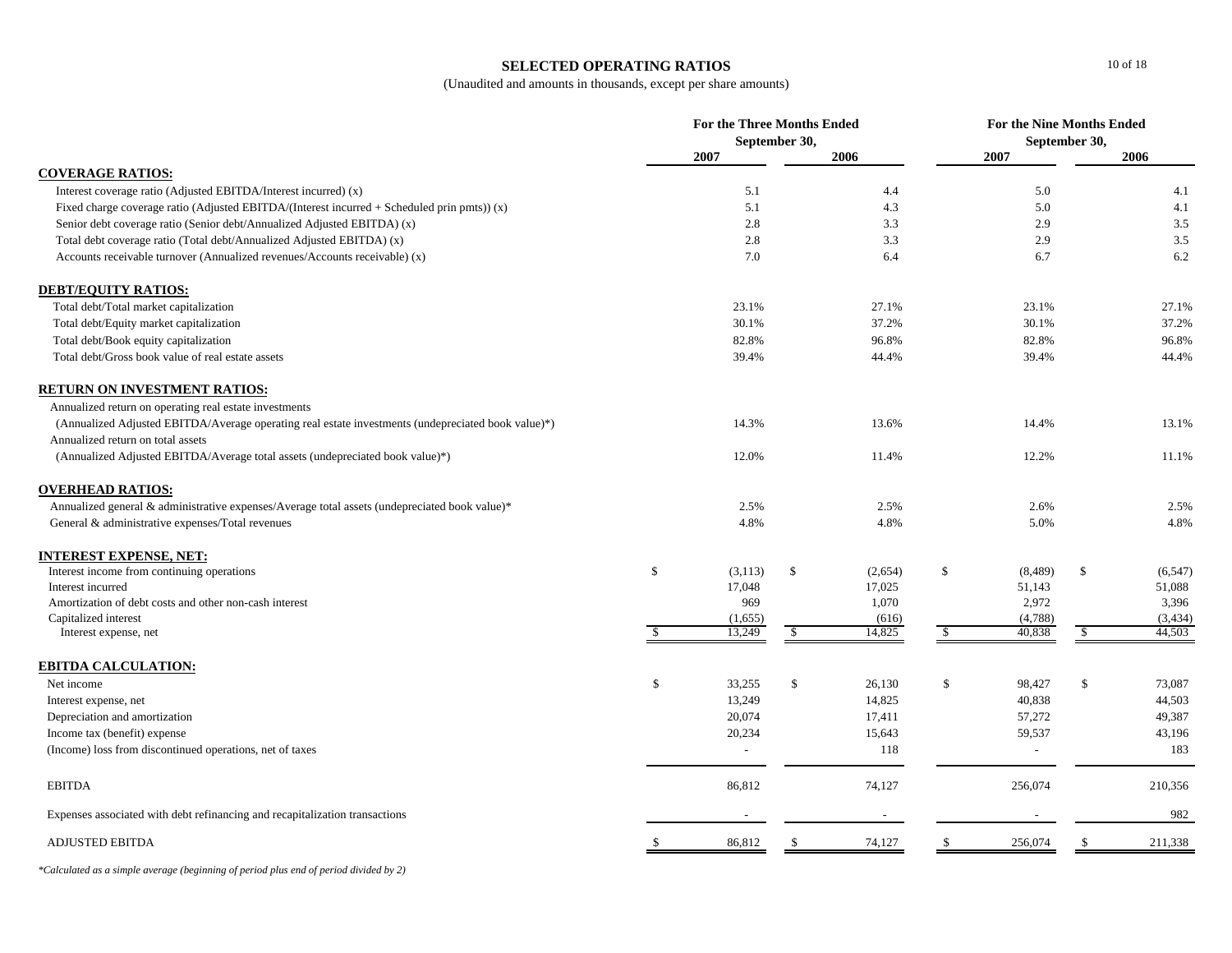| <b>Facility Name</b>                                               | <b>Year Constructed</b><br>(A) | <b>Primary Customer</b> | <b>Design</b><br>Capacity $(B)$ | <b>Security</b><br>Level | <b>Facility Type</b><br>(C) | Term            | Remaining<br><b>Renewal Options</b><br>(D) | <b>Compensated</b><br>Occupancy % for<br>the Quarter ended<br>9/30/07 |
|--------------------------------------------------------------------|--------------------------------|-------------------------|---------------------------------|--------------------------|-----------------------------|-----------------|--------------------------------------------|-----------------------------------------------------------------------|
| <b>Owned and Managed Facilities:</b>                               |                                |                         |                                 |                          |                             |                 |                                            |                                                                       |
| Central Arizona Detention Center<br>Florence, Arizona              | 1994, 1998                     | <b>USMS</b>             | 2,304                           | Multi                    | Detention                   | May-08          |                                            | 143.89%                                                               |
| Eloy Detention Center<br>Eloy, Arizona                             | 1995, 1996                     | ICE                     | 1,500                           | Medium                   | Detention                   | Indefinite      |                                            | 96.07%                                                                |
| Florence Correctional Center<br>Florence, Arizona                  | 1999, 2004                     | <b>USMS</b>             | 1,824                           | Multi                    | Correctional                | May-08          |                                            | 107.44%                                                               |
| Red Rock Correctional Center<br>Eloy, Arizona                      | 2006                           | State of Alaska         | 1,596                           | Medium                   | Correctional                | $_{\rm Jun-08}$ | $(6)$ 1 year                               | 92.21%                                                                |
| Saguaro Correctional Facility<br>Eloy, Arizona                     | 2007                           | State of Hawaii         | 1,896                           | Medium                   | Correctional                | $Jun-09$        | $(1)$ 2 year                               | 39.41%                                                                |
| California City Correctional Center<br>California City, California | 1999                           | <b>BOP</b>              | 2,304                           | Medium                   | Correctional                | Sep-08          | $(2)$ 1 year                               | 114.30%                                                               |
| San Diego Correctional Facility (E)<br>San Diego, California       | 1999, 2000                     | ICE                     | 1,154                           | Minimum/<br>Medium       | Detention                   | $Jun-08$        | $(5)$ 3 year                               | 103.99%                                                               |
| <b>Bent County Correctional Facility</b><br>Las Animas, Colorado   | 1992, 1997                     | State of Colorado       | 700                             | Medium                   | Correctional                | $Jun-08$        |                                            | 100.06%                                                               |
| Crowley County Correctional Facility<br>Olney Springs, Colorado    | 1998, 2004                     | State of Colorado       | 1,794                           | Medium                   | Correctional                | $Jun-08$        |                                            | 87.05%                                                                |
| Huerfano County Correctional Center (F)<br>Walsenburg, Colorado    | 1997                           | State of Colorado       | 752                             | Medium                   | Correctional                | $Jun-08$        |                                            | 97.22%                                                                |
| Kit Carson Correctional Center<br>Burlington, Colorado             | 1998                           | State of Colorado       | 768                             | Medium                   | Correctional                | $Jun-08$        |                                            | 102.91%                                                               |
| Coffee Correctional Facility (G)<br>Nicholls, Georgia              | 1998, 1999                     | State of Georgia        | 1,524                           | Medium                   | Correctional                | $Jun-08$        | $(21)$ 1 year                              | 110.54%                                                               |
| McRae Correctional Facility<br>McRae, Georgia                      | 2000, 2002                     | <b>BOP</b>              | 1,524                           | Medium                   | Correctional                | $Nov-07$        | $(5)$ 1 year                               | 113.94%                                                               |
| <b>Stewart Detention Center</b><br>Lumpkin, Georgia                | 2004                           | ICE                     | 1,524                           | Medium                   | Correctional                | Indefinite      |                                            | 102.44%                                                               |
| Wheeler Correctional Facility (G)<br>Alamo, Georgia                | 1998, 1999                     | State of Georgia        | 1,524                           | Medium                   | Correctional                | $Jun-08$        | $(21)$ 1 year                              | 110.09%                                                               |
| Leavenworth Detention Center<br>Leavenworth, Kansas                | 1992, 2000, 2004               | <b>USMS</b>             | 767                             | Maximum                  | Detention                   | $Dec-11$        | $(3)$ 5 year                               | 123.63%                                                               |
| Lee Adjustment Center<br>Beattyville, Kentucky                     | 1990                           | State of Vermont        | 816                             | Minimum/<br>Medium       | Correctional                | $Jun-09$        | $(2)$ 2 year                               | 90.02%                                                                |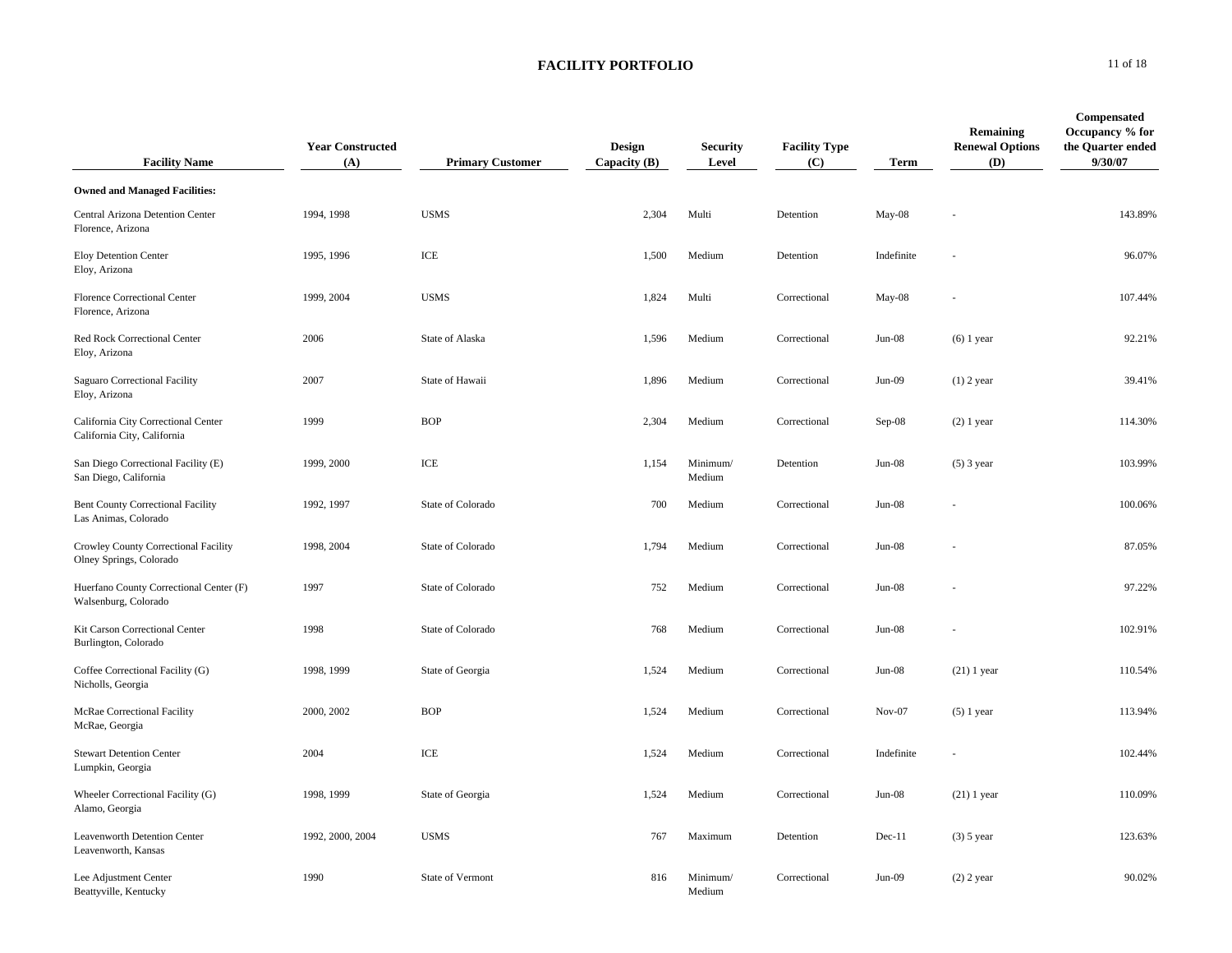| <b>Facility Name</b>                                                   | <b>Year Constructed</b><br>(A) | <b>Primary Customer</b>   | <b>Design</b><br>Capacity $(B)$ | <b>Security</b><br>Level | <b>Facility Type</b><br>(C) | Term       | Remaining<br><b>Renewal Options</b><br>(D) | Compensated<br>Occupancy % for<br>the Quarter ended<br>9/30/07 |
|------------------------------------------------------------------------|--------------------------------|---------------------------|---------------------------------|--------------------------|-----------------------------|------------|--------------------------------------------|----------------------------------------------------------------|
| Marion Adjustment Center<br>St. Mary, Kentucky                         | 1955, 1988                     | Commonwealth of Kentucky  | 826                             | Minimum                  | Correctional                | Dec-07     | $(3)$ 2 year                               | 91.85%                                                         |
| Otter Creek Correctional Center (H)<br>Wheelwright, Kentucky           | 1993                           | Commonwealth of Kentucky  | 656                             | Minimum/<br>Medium       | Correctional                | Jul-09     | $(3)$ 2 year                               | 95.61%                                                         |
| Prairie Correctional Facility<br>Appleton, Minnesota                   | 1991                           | State of Minnesota        | 1,600                           | Medium                   | Correctional                | $Jun-08$   | $(4)$ 1 year                               | 98.73%                                                         |
| Tallahatchie County Correctional Facility (I)<br>Tutwiler, Mississippi | 2000                           | State of Hawaii           | 1,104                           | Medium                   | Correctional                | $Jun-08$   | $(1)$ 2 year                               | 57.66%                                                         |
| Crossroads Correctional Center (J)<br>Shelby, Montana                  | 1999                           | State of Montana          | 664                             | Multi                    | Correctional                | Aug-07     | $(6)$ 2 year                               | 86.35%                                                         |
| Cibola County Corrections Center<br>Milan, New Mexico                  | 1994, 1999                     | <b>BOP</b>                | 1,129                           | Medium                   | Correctional                | $Sep-08$   | $(2)$ 1 year                               | 99.47%                                                         |
| New Mexico Women's Correctional Facility<br>Grants, New Mexico         | 1989, 2000                     | State of New Mexico       | 596                             | Multi                    | Correctional                | $Jun-09$   |                                            | 97.34%                                                         |
| Torrance County Detention Facility<br>Estancia, New Mexico             | 1990, 1997                     | <b>USMS</b>               | 910                             | Multi                    | Detention                   | Indefinite |                                            | 86.31%                                                         |
| Northeast Ohio Correctional Center<br>Youngstown, Ohio                 | 1997                           | <b>BOP</b>                | 2,016                           | Medium                   | Correctional                | May-09     | $(3)$ 2 year                               | 90.67%                                                         |
| Cimarron Correctional Facility (K)<br>Cushing, Oklahoma                | 1997                           | State of Oklahoma         | 1,032                           | Medium                   | Correctional                | $Jun-08$   | $(1)$ 1 year                               | 100.78%                                                        |
| Davis Correctional Facility (K)<br>Holdenville, Oklahoma               | 1996                           | State of Oklahoma         | 1,010                           | Medium                   | Correctional                | $Jun-08$   | $(1)$ 1 year                               | 101.35%                                                        |
| Diamondback Correctional Facility<br>Watonga, Oklahoma                 | 1998, 2000                     | State of Arizona          | 2,160                           | Medium                   | Correctional                | $Jun-08$   | $(4)$ 1 year                               | 96.25%                                                         |
| North Fork Correctional Facility<br>Sayre, Oklahoma                    | 1998                           | State of Wyoming          | 1,440                           | Medium                   | Correctional                | $Jun-08$   |                                            | 76.14%                                                         |
| West Tennessee Detention Facility<br>Mason, Tennessee                  | 1990, 1996                     | <b>USMS</b>               | 600                             | Multi                    | Detention                   | Feb-09     |                                            | 98.59%                                                         |
| Shelby Training Center (L)<br>Memphis, Tennessee                       | 1986, 1995                     | Shelby County, TN         | 200                             | Secure                   | Juvenile                    | Apr- $15$  |                                            | 81.97%                                                         |
| Whiteville Correctional Facility (M)<br>Whiteville, Tennessee          | 1998                           | <b>State of Tennessee</b> | 1,536                           | Medium                   | Correctional                | $Sep-08$   | $(2)$ 1 year                               | 96.12%                                                         |
| Bridgeport Pre-Parole Transfer Facility<br>Bridgeport, Texas           | 1989                           | <b>State of Texas</b>     | 200                             | Medium                   | Correctional                | Feb-08     | $(3)$ 1 year                               | 99.79%                                                         |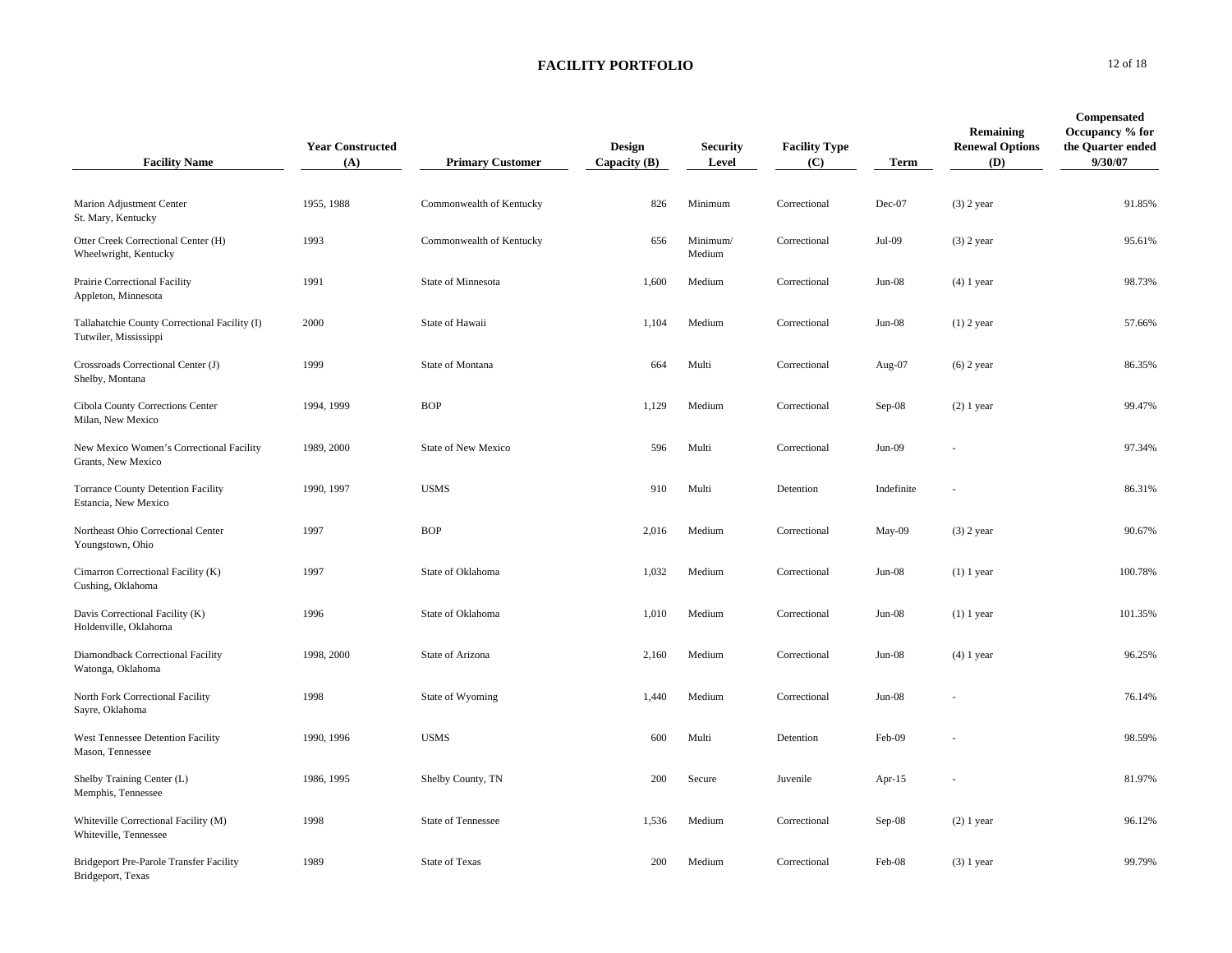| <b>Facility Name</b>                                                                     | <b>Year Constructed</b><br>(A) | <b>Primary Customer</b> | Design<br>Capacity $(B)$ | <b>Security</b><br>Level | <b>Facility Type</b><br>(C) | <b>Term</b> | Remaining<br><b>Renewal Options</b><br>(D) | Compensated<br>Occupancy % for<br>the Quarter ended<br>9/30/07 |
|------------------------------------------------------------------------------------------|--------------------------------|-------------------------|--------------------------|--------------------------|-----------------------------|-------------|--------------------------------------------|----------------------------------------------------------------|
| <b>Eden Detention Center</b><br>Eden, Texas                                              | 1990                           | <b>BOP</b>              | 1,293                    | Medium                   | Correctional                | Apr-11      | $(3)$ 2 year                               | 111.59%                                                        |
| <b>Houston Processing Center</b><br>Houston, Texas                                       | 1984, 2005                     | ICE                     | 905                      | Medium                   | Detention                   | Sep-08      |                                            | 96.91%                                                         |
| <b>Laredo Processing Center</b><br>Laredo, Texas                                         | 1985, 1990                     | ICE                     | 258                      | Minimum/<br>Medium       | Detention                   | Indefinite  |                                            | 140.74%                                                        |
| Webb County Detention Center<br>Laredo, Texas                                            | 1998                           | <b>USMS</b>             | 480                      | Medium                   | Detention                   | $Nov-07$    |                                            | 113.55%                                                        |
| Mineral Wells Pre-Parole Transfer Facility<br>Mineral Wells, Texas                       | 1995                           | <b>State of Texas</b>   | 2,103                    | Minimum                  | Correctional                | Feb-08      | $(3)$ 1 year                               | 96.91%                                                         |
| T. Don Hutto Residential Center<br>Taylor, Texas                                         | 1997                           | ICE                     | 512                      | Non-secure               | Detention                   | Indefinite  |                                            | 100.00%                                                        |
| D.C. Correctional Treatment Facility (N)<br>Washington D.C.                              | 1992                           | District of Columbia    | 1,500                    | Medium                   | Detention                   | $Mar-17$    |                                            | 73.69%                                                         |
| Total design capacity for Owned and Managed Facilities (41 Owned and Managed Facilities) |                                |                         | 49,001                   |                          |                             |             |                                            |                                                                |
| <b>Managed Only Facilities:</b>                                                          |                                |                         |                          |                          |                             |             |                                            |                                                                |
| <b>Bay Correctional Facility</b><br>Panama City, Florida                                 | N/A                            | State of Florida        | 985                      | Medium                   | Correctional                | $Jun-10$    | Indefinite                                 | 101.01%                                                        |
| Bay County Jail and Annex<br>Panama City, Florida                                        | N/A                            | Bay County, FL          | 1,150                    | Multi                    | Detention                   | $Sep-12$    | $(1)$ 6 year                               | 87.67%                                                         |
| Citrus County Detention Facility<br>Lecanto, Florida                                     | N/A                            | Citrus County, FL       | 760                      | Multi                    | Detention                   | $Sep-15$    | $(1)$ 5 year                               | 96.30%                                                         |
| Gadsden Correctional Institution<br>Quincy, Florida                                      | N/A                            | State of Florida        | 1,520                    | Minimum/<br>Medium       | Correctional                | $Jun-10$    | Indefinite                                 | 98.22%                                                         |
| Hernando County Jail<br>Brooksville, Florida                                             | N/A                            | Hernando County, FL     | 730                      | Multi                    | Detention                   | $Oct-10$    |                                            | 101.41%                                                        |
| Lake City Correctional Facility<br>Lake City, Florida                                    | N/A                            | State of Florida        | 893                      | Secure                   | Correctional                | $Jun-09$    | Indefinite                                 | 99.45%                                                         |
| Idaho Correctional Center<br>Boise, Idaho                                                | N/A                            | State of Idaho          | 1,270                    | Minimum/<br>Medium       | Correctional                | $Jun-09$    |                                            | 115.33%                                                        |
| Marion County Jail<br>Indianapolis, Indiana                                              | N/A                            | Marion County, IN       | 1,030                    | Multi                    | Detention                   | Dec-17      | $(10)$ 1 year                              | 100.40%                                                        |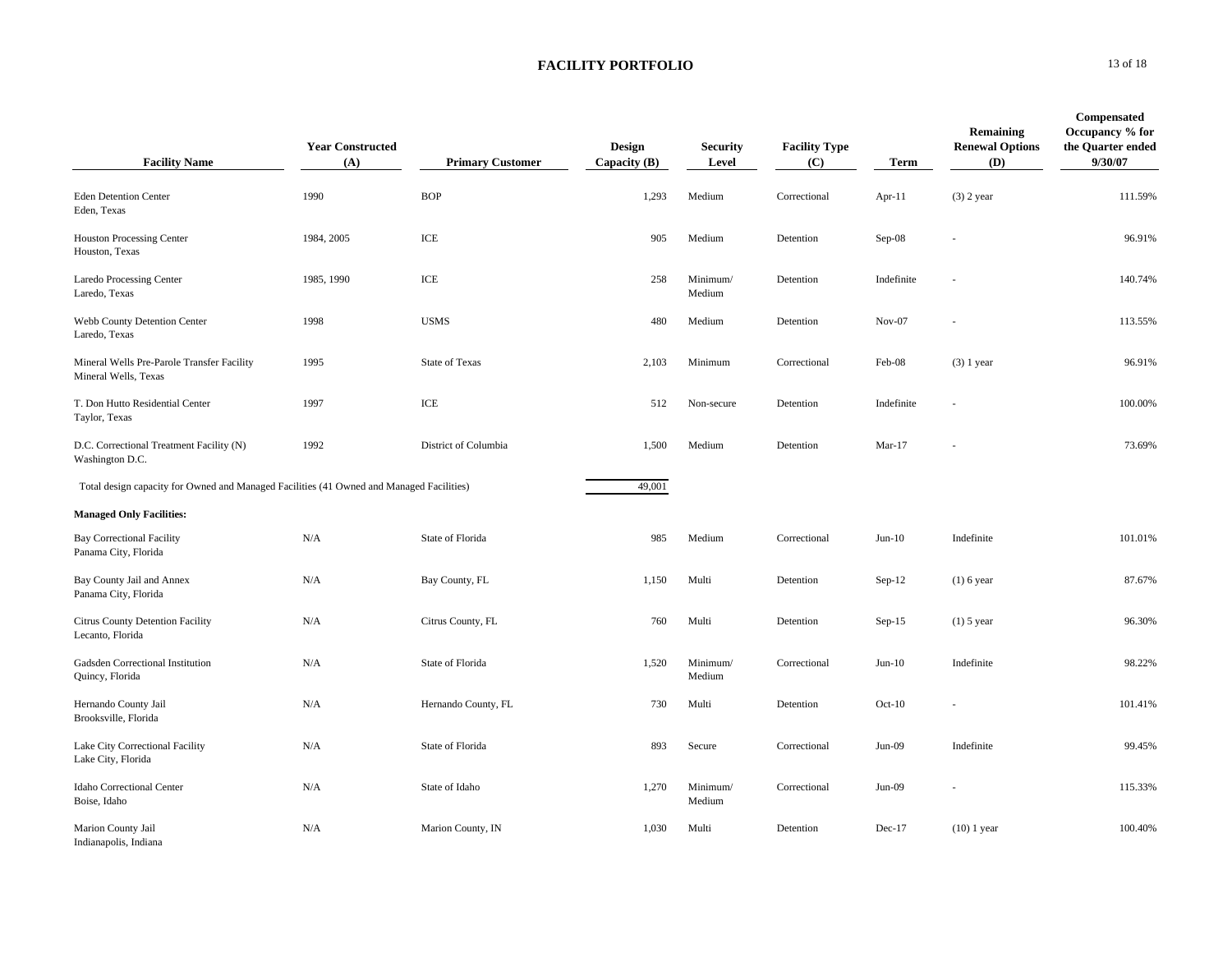| <b>Facility Name</b>                                             | <b>Year Constructed</b><br>(A) | <b>Primary Customer</b>   | Design<br>Capacity (B) | <b>Security</b><br>Level | <b>Facility Type</b><br>(C) | <b>Term</b> | Remaining<br><b>Renewal Options</b><br>(D) | Compensated<br>Occupancy % for<br>the Quarter ended<br>9/30/07 |
|------------------------------------------------------------------|--------------------------------|---------------------------|------------------------|--------------------------|-----------------------------|-------------|--------------------------------------------|----------------------------------------------------------------|
| Winn Correctional Center<br>Winnfield, Louisiana                 | N/A                            | State of Louisiana        | 1,538                  | Medium/<br>Maximum       | Correctional                | $Sep-08$    |                                            | 99.99%                                                         |
| Delta Correctional Facility<br>Greenwood, Mississippi            | N/A                            | State of Mississippi      | 1,172                  | Minimum/<br>Medium       | Correctional                | $Nov-07$    |                                            | 92.42%                                                         |
| Wilkinson County Correctional Facility<br>Woodville, Mississippi | N/A                            | State of Mississippi      | 1,000                  | Medium                   | Correctional                | $Nov-07$    | $(2)$ 1 year                               | 98.38%                                                         |
| Elizabeth Detention Center<br>Elizabeth, New Jersey              | N/A                            | ICE                       | 300                    | Minimum                  | Detention                   | $Sep-08$    | $(5)$ 3 year                               | 101.42%                                                        |
| Camino Nuevo Correctional Center<br>Albuquerque, New Mexico      | N/A                            | State of New Mexico       | 192                    | Multi                    | Correctional                | $Mar-10$    | $\sim$                                     | 21.25%                                                         |
| <b>Silverdale Facilities</b><br>Chattanooga, Tennessee           | N/A                            | Hamilton County, TN       | 918                    | Multi                    | Detention                   | $Jan-08$    | Indefinite                                 | 98.06%                                                         |
| South Central Correctional Center<br>Clifton, Tennessee          | N/A                            | <b>State of Tennessee</b> | 1,676                  | Medium                   | Correctional                | $Jun-10$    | $(1)$ 2 year                               | 96.93%                                                         |
| Metro-Davidson County Detention Facility<br>Nashville, Tennessee | N/A                            | Davidson County, TN       | 1,092                  | Multi                    | Detention                   | $Jul-08$    |                                            | 101.98%                                                        |
| Hardeman County Correctional Facility<br>Whiteville, Tennessee   | N/A                            | <b>State of Tennessee</b> | 2,016                  | Medium                   | Correctional                | May-09      | $(3)$ 3 year                               | 97.09%                                                         |
| B. M. Moore Correctional Center<br>Overton, Texas                | N/A                            | <b>State of Texas</b>     | 500                    | Minimum/<br>Medium       | Correctional                | $Jan-08$    | $(1)$ 1 year                               | 99.74%                                                         |
| <b>Bartlett State Jail</b><br>Bartlett, Texas                    | N/A                            | <b>State of Texas</b>     | 1,001                  | Minimum/<br>Medium       | Correctional                | $Jan-08$    | $(3)$ 1 year                               | 99.86%                                                         |
| Bradshaw State Jail<br>Henderson, Texas                          | N/A                            | <b>State of Texas</b>     | 1,980                  | Minimum/<br>Medium       | Correctional                | Jan-08      | $(3)$ 1 year                               | 98.48%                                                         |
| Dawson State Jail<br>Dallas, Texas                               | N/A                            | <b>State of Texas</b>     | 2,216                  | Minimum/<br>Medium       | Correctional                | $Jan-08$    | $(3)$ 1 year                               | 98.27%                                                         |
| <b>Diboll Correctional Center</b><br>Diboll, Texas               | N/A                            | <b>State of Texas</b>     | 518                    | Minimum/<br>Medium       | Correctional                | $Jan-08$    | $(1)$ 1 year                               | 99.84%                                                         |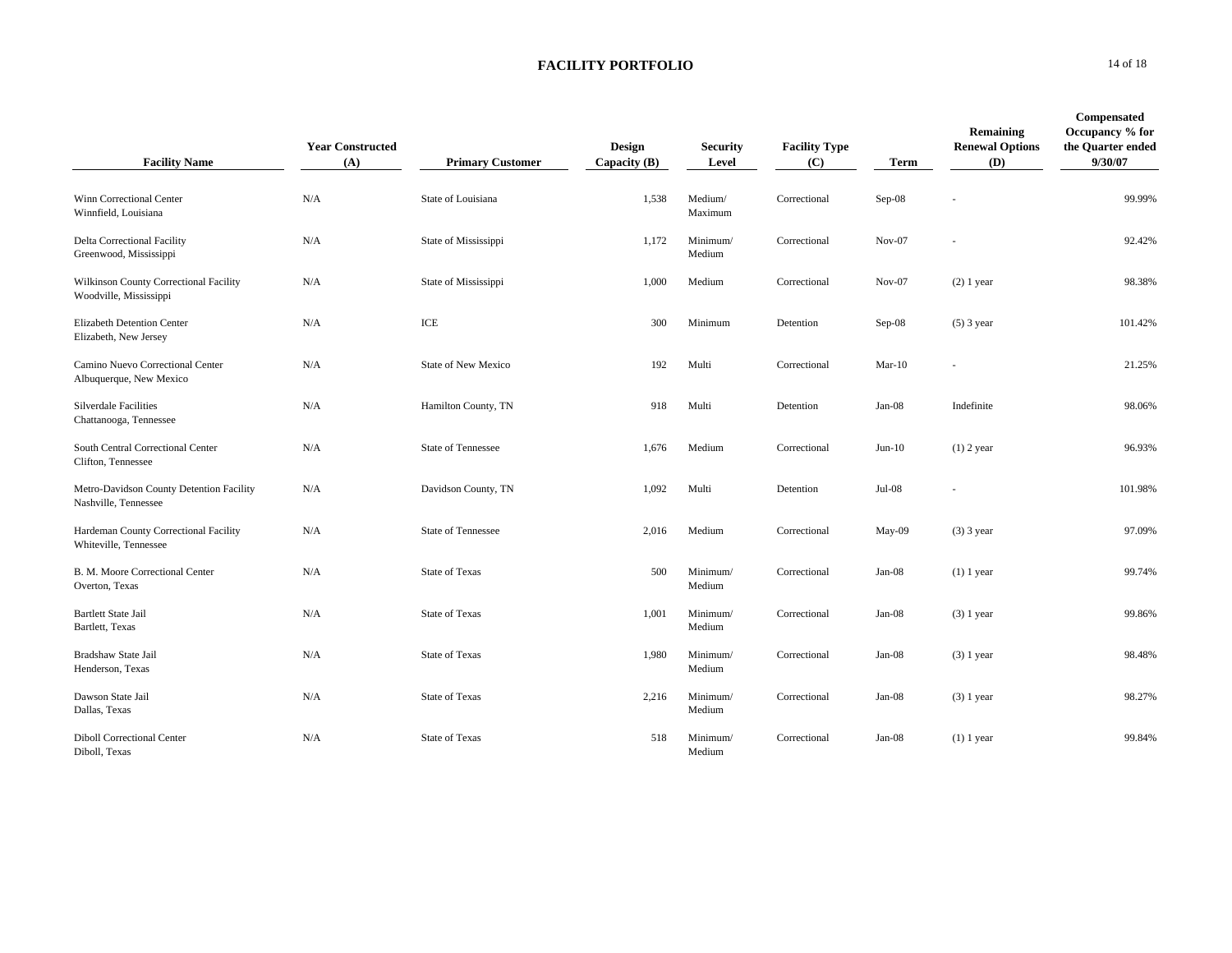| <b>Facility Name</b>                                                           | <b>Year Constructed</b><br>(A) | <b>Primary Customer</b> | <b>Design</b><br>Capacity $(B)$ | <b>Security</b><br>Level | <b>Facility Type</b><br>(C) | Term     | Remaining<br><b>Renewal Options</b><br>(D) | Compensated<br>Occupancy % for<br>the Quarter ended<br>9/30/07 |
|--------------------------------------------------------------------------------|--------------------------------|-------------------------|---------------------------------|--------------------------|-----------------------------|----------|--------------------------------------------|----------------------------------------------------------------|
| Lindsey State Jail<br>Jacksboro, Texas                                         | N/A                            | <b>State of Texas</b>   | 1,031                           | Minimum/<br>Medium       | Correctional                | $Jan-08$ | $(3)$ 1 year                               | 99.63%                                                         |
| Willacy State Jail<br>Raymondville, Texas                                      | N/A                            | <b>State of Texas</b>   | 1,069                           | Minimum/<br>Medium       | Correctional                | $Jan-08$ | $(3)$ 1 year                               | 99.54%                                                         |
| Total design capacity for Managed Only Facilities (24 Managed Only Facilities) |                                |                         | 26,557                          |                          |                             |          |                                            |                                                                |
| Total design capacity for All Facilities as of September 30, 2007              |                                |                         | 75,558                          |                          |                             |          |                                            |                                                                |

#### **Expansion and Development Projects:**

|                                                                        | <b>Estimated</b>                            |                               | <b>Design</b> | Project                     |
|------------------------------------------------------------------------|---------------------------------------------|-------------------------------|---------------|-----------------------------|
| <b>Facility Name</b>                                                   | Completion                                  | <b>Potential Customer(s)</b>  | Capacity (B)  | <b>Description</b>          |
| North Fork Correctional Facility<br>Sayre, Oklahoma                    | Fourth quarter 2007                         | Various states                | 960           | Expansion of owned facility |
| Tallahatchie County Correctional Facility (I)<br>Tutwiler, Mississippi | Fourth quarter 2007<br>Second quarter 2008  | State of California           | 720<br>848    | Expansion of owned facility |
| <b>Eden Detention Center</b><br>Eden, Texas                            | First quarter 2008                          | <b>BOP</b>                    | 129           | Expansion of owned facility |
| Kit Carson Correctional Center<br>Burlington, Colorado                 | First quarter 2008                          | State of Colorado             | 720           | Expansion of owned facility |
| <b>Bent County Correctional Facility</b><br>Las Animas, Colorado       | Second quarter 2008                         | State of Colorado             | 720           | Expansion of owned facility |
| <b>Leavenworth Detention Center</b><br>Leavenworth, KS                 | Second quarter 2008                         | <b>USMS</b>                   | 266           | Expansion of owned facility |
| Cimarron Correctional Facility (K)<br>Cushing, Oklahoma                | Third quarter 2008                          | Various states                | 660           | Expansion of owned facility |
| Davis Correctional Facility (K)<br>Holdenville, Oklahoma               | Third quarter 2008                          | Various states                | 660           | Expansion of owned facility |
| <b>Adams County Correctional Center</b><br>Adams County, MS            | Fourth quarter 2008                         | Federal and/or various states | 1,668         | New owned facility          |
| La Palma Correctional Center<br>Eloy, AZ                               | Third quarter 2008 -<br>Second quarter 2009 | State of California           | 3,060         | New owned facility          |
| Projected design capacity for All Facilities                           |                                             |                               | 85,969        |                             |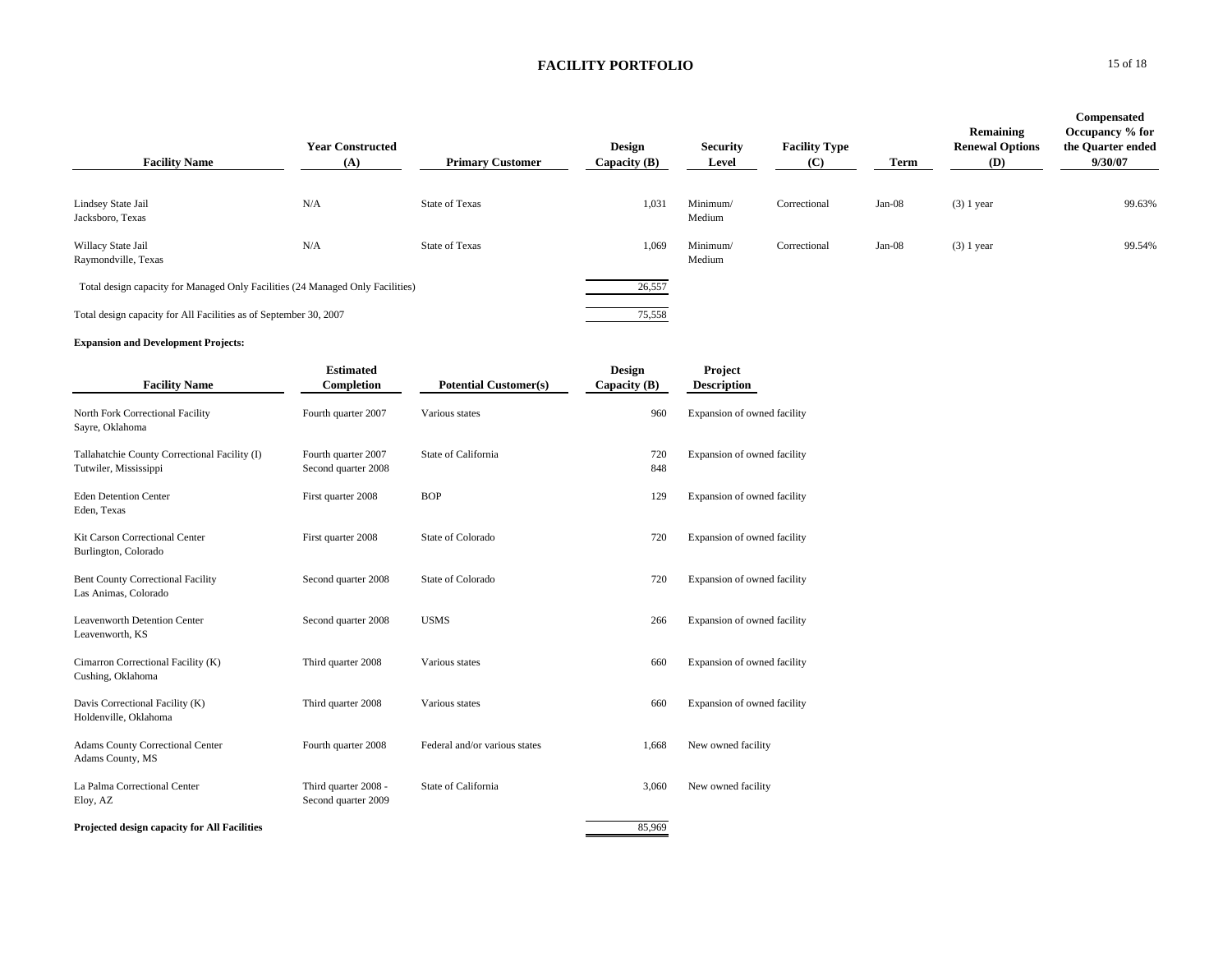| <b>Facility Name</b>                                    | <b>Year Constructed</b><br>(A) | <b>Primary Customer</b>             | Design<br>Capacity (B)   | Security<br>Level | <b>Facility Type</b><br>(C) | Term     | Remaining<br><b>Renewal Options</b><br><b>(D)</b> | <b>Compensated</b><br>Occupancy % for<br>the Quarter ended<br>9/30/07 |
|---------------------------------------------------------|--------------------------------|-------------------------------------|--------------------------|-------------------|-----------------------------|----------|---------------------------------------------------|-----------------------------------------------------------------------|
| <b>Leased Facilities:</b>                               |                                |                                     |                          |                   |                             |          |                                                   |                                                                       |
| Leo Chesney Correctional Center<br>Live Oak, California | 1989                           | <b>Cornell Corrections</b>          | 240                      | Minimum           | Owned/Leased                | $Sep-10$ | $\sim$                                            | N/A                                                                   |
| Queensgate Correctional Facility<br>Cincinnati, Ohio    | 1906                           | Hamilton County, OH                 | 850                      | Medium            | Owned/Leased                | Mar-09   | $(4)$ 1 year                                      | N/A                                                                   |
| Community Education Partners (O)<br>Houston, Texas      | N/A                            | <b>Community Education Partners</b> | $\overline{\phantom{a}}$ | Non-secure        | Owned/Leased                | $Jun-08$ | $(3)$ 5 year                                      | N/A                                                                   |

(A) The year constructed represents the initial completion of the facility's construction, as well as significant additions to the facility that occurred at a later date.

(B) Design capacity measures the number of beds, and accordingly, the number of inmates each facility is designed to accommodate. Facilities housing detainees on a short term basis may exceed the original intended design capacity for sentenced inmates due to the lower level of services required by detainees in custody for a brief period. From time to time, we may evaluate the design capacity of our facilities based on the customers using the facilities, and the ability to reconfigure space with minimal capital outlays. We believe design capacity is an appropriate measure for evaluating prison operations, because the revenue generated by each facility is based on a per diem or monthly rate per inmate housed at the facility paid by the corresponding contracting governmental entity.

(C) We manage numerous facilities that have more than a single function (i.e., housing both long-term sentenced adult prisoners and pre-trial detainees). The primary functional categories into which facility types are identified was determined by the relative size of prisoner populations in a particular facility on September 30, 2007. If, for example, a 1,000-bed facility housed 900 adult prisoners with sentences in excess of one year and 100 pre-trial detainees, the primary functional category to which it would be assigned would be that of correction facilities and not detention facilities. It should be understood that the primary functional category to which multi-user facilities are assigned may change from time to time.

(D) Remaining renewal options represents the number of renewals options, if applicable, and the remaining term of each option renewal.

(E) The facility is subject to a ground lease with the County of San Diego whereby the initial lease term is 18 years from the commencement of the contract, as defined. The County has the right to buy out all, or designated portions of, the premises at various times prior to the expiration of the term at a price generally equal to the cost of the premises, or the designated portion of the premises,

less an allowance for the amortization over a 20-year period. Upon expiration of the lease, ownership of the facility automatically reverts to the County of San Diego.

(F) The facility is subject to a purchase option held by Huerfano County which grants Huerfano County the right to purchase the facility upon an early termination of the contract at a price generally equal to the cost of the facility plus 80% of the percentage increase in the Consumer Price Index, cumulated annually.

(G) The facility is subject to a purchase option held by the Georgia Department of Corrections, or GDOC, which grants the GDOC the right to purchase the facility for the lesser of the facility's depreciated book value or fair market value at any time during the term of the contract between us and the GDOC.

(H) The facility is subject to a deed of conveyance with the city of Wheelwright, KY which includes provisions that would allow assumption of ownership by the city of Wheelwright under the following occurrences: (1) we cea operate the facility for more than two years, (2) our failure to maintain at least one employee for a period of sixty consecutive days, or (3) a conversion to a maximum security facility based upon classification by the Ke Corrections Cabinet.

(I) The facility is subject to a purchase option held by the Tallahatchie County Correctional Authority which grants Tallahatchie County Correctional Authority the right to purchase the facility at any time during the contract at a price generally equal to the cost of the premises less an allowance for amortization originally over a 20 year period subject to extension. The recently announced expansions at this facility to be completed during the fourth quarter of 2007 and the second quarter of 2008 have extended the amortization period to 2050.

(J) The State of Montana has an option to purchase the facility generally at any time during the term of the contract with us at fair market value less the sum of a pre-determined portion of per-diem payments made to us by the state of Montana.

(K) The facility is subject to a purchase option held by the Oklahoma Department of Corrections, or ODC, which grants the ODC the right to purchase the facility at its fair market value at any time. (L) Upon conclusion of the thirty-year lease with Shelby County, Tennessee, the facility will become the property of Shelby County. Prior to such time, if the County terminates the lease without cause, or breaches the lease or the State fails to fund the contract, we may purchase the property for \$150,000. If we terminate the lease without cause, or breach the contract, we will be required to purchase the property for its fair market value as agreed to by the County and us.

(M) The state of Tennessee has the option to purchase the facility in the event of our bankruptcy, or upon an operational breach, as defined, at a price equal to the book value, as defined.

(N) The District of Columbia has the right to purchase the facility at any time during the term of the contract at a price generally equal to the present value of the remaining lease payments for the premises. Upon expiration of the lease, ownership of the facility automatically reverts to the District of Columbia.

(O) The alternative educational facility is currently configured to accommodate 900 at-risk juveniles and may be expanded to accommodate a total of 1,400 at-risk juveniles.

**0** 16 of 18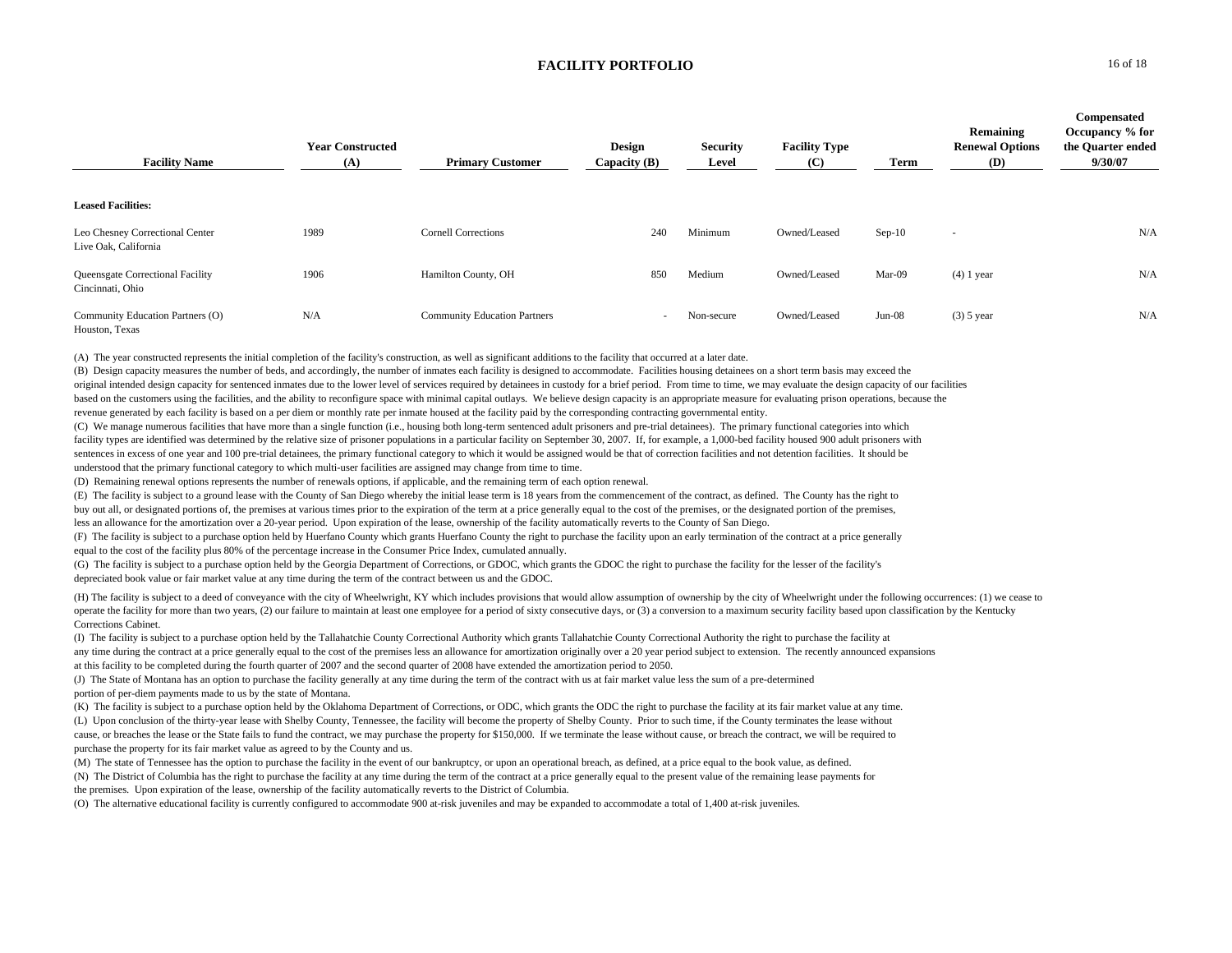### **DIVERSIFICATION OF REVENUE**

(Unaudited and amounts in thousands)

| <b>Customer</b>                                   | <b>Management Revenue</b><br><b>For the Nine Months</b><br>Ended September 30,<br>2007 | <b>Percent of Management</b><br><b>Revenue For the Nine Months</b><br><b>Ended September 30, 2007</b> |  |
|---------------------------------------------------|----------------------------------------------------------------------------------------|-------------------------------------------------------------------------------------------------------|--|
| <b>United States Marshals</b>                     | \$<br>158,340                                                                          | 14.68%                                                                                                |  |
| United States Immigration and Customs Enforcement | 144,477                                                                                | 13.40%                                                                                                |  |
| <b>Bureau of Prisons</b>                          | 141,115                                                                                | 13.09%                                                                                                |  |
| Texas                                             | 72,418                                                                                 | 6.72%                                                                                                 |  |
| Colorado                                          | 59,141                                                                                 | 5.48%                                                                                                 |  |
| Tennessee                                         | 56,617                                                                                 | 5.25%                                                                                                 |  |
| Florida                                           | 42,150                                                                                 | 3.91%                                                                                                 |  |
| Georgia                                           | 39,314                                                                                 | 3.65%                                                                                                 |  |
| Hawaii                                            | 29,293                                                                                 | 2.72%                                                                                                 |  |
| Oklahoma                                          | 26,346                                                                                 | 2.44%                                                                                                 |  |
|                                                   | 769,211                                                                                | 71.33%                                                                                                |  |
| <b>Total Management Revenue</b>                   | \$<br>1,078,320                                                                        | 100.00%                                                                                               |  |